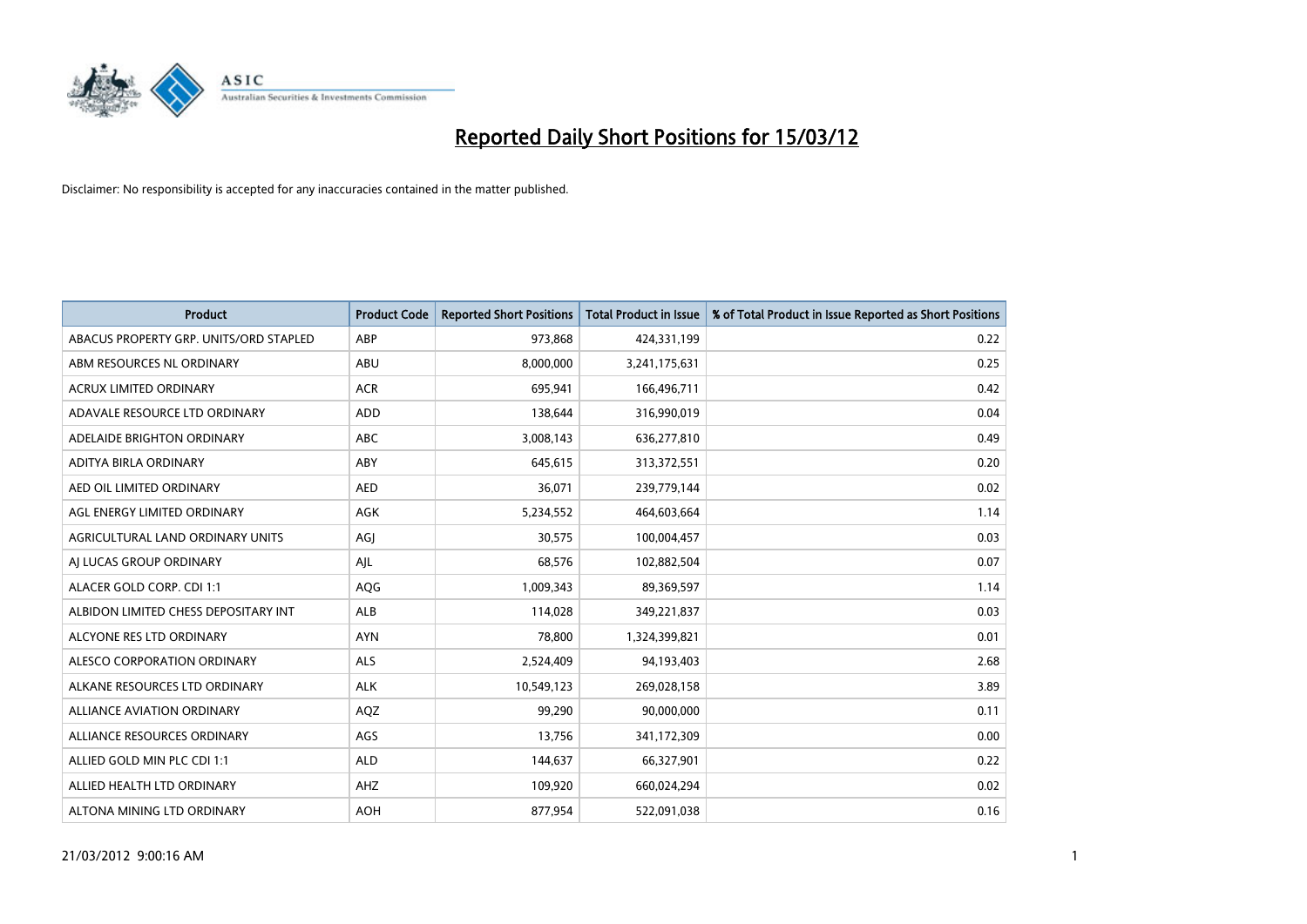

| <b>Product</b>                          | <b>Product Code</b> | <b>Reported Short Positions</b> | <b>Total Product in Issue</b> | % of Total Product in Issue Reported as Short Positions |
|-----------------------------------------|---------------------|---------------------------------|-------------------------------|---------------------------------------------------------|
| ALUMINA LIMITED ORDINARY                | <b>AWC</b>          | 62,203,416                      | 2,440,196,187                 | 2.52                                                    |
| AMADEUS ENERGY ORDINARY                 | AMU                 | 454,000                         | 269,607,211                   | 0.17                                                    |
| AMALGAMATED HOLDINGS ORDINARY           | <b>AHD</b>          | 20,957                          | 157,596,140                   | 0.01                                                    |
| AMCOR LIMITED ORDINARY                  | AMC                 | 5,470,375                       | 1,206,684,923                 | 0.43                                                    |
| AMP LIMITED ORDINARY                    | AMP                 | 10,030,865                      | 2,854,672,784                 | 0.32                                                    |
| AMPELLA MINING ORDINARY                 | <b>AMX</b>          | 1,307,019                       | 229,062,032                   | 0.56                                                    |
| ANSELL LIMITED ORDINARY                 | <b>ANN</b>          | 3,235,646                       | 130,656,668                   | 2.46                                                    |
| ANTARES ENERGY LTD ORDINARY             | AZZ                 | 210,121                         | 260,000,000                   | 0.08                                                    |
| ANZ BANKING GRP LTD ORDINARY            | ANZ                 | 18,730,853                      | 2,679,508,264                 | 0.65                                                    |
| APA GROUP STAPLED SECURITIES            | <b>APA</b>          | 22,589,761                      | 639,334,625                   | 3.54                                                    |
| APEX MINERALS NL ORDINARY               | <b>AXM</b>          | 885,146                         | 5,550,243,713                 | 0.02                                                    |
| APN EUROPEAN RETAIL UNITS STAPLED SEC.  | <b>AEZ</b>          | 11,832                          | 544,910,660                   | 0.00                                                    |
| APN NEWS & MEDIA ORDINARY               | <b>APN</b>          | 26,384,295                      | 630,211,415                   | 4.18                                                    |
| AQUARIUS PLATINUM. ORDINARY             | <b>AOP</b>          | 10,202,436                      | 470,312,578                   | 2.15                                                    |
| AQUILA RESOURCES ORDINARY               | <b>AQA</b>          | 4,430,403                       | 411,804,442                   | 1.05                                                    |
| ARAFURA RESOURCE LTD ORDINARY           | ARU                 | 11,952,303                      | 367,980,342                   | 3.22                                                    |
| ARB CORPORATION ORDINARY                | ARP                 | 88,852                          | 72,481,302                    | 0.12                                                    |
| ARDENT LEISURE GROUP STAPLED SECURITIES | AAD                 | 1,190,304                       | 331,613,862                   | 0.37                                                    |
| ARISTOCRAT LEISURE ORDINARY             | ALL                 | 11,146,429                      | 543,181,024                   | 2.03                                                    |
| ASCIANO LIMITED ORDINARY                | <b>AIO</b>          | 12,493,608                      | 975,385,664                   | 1.28                                                    |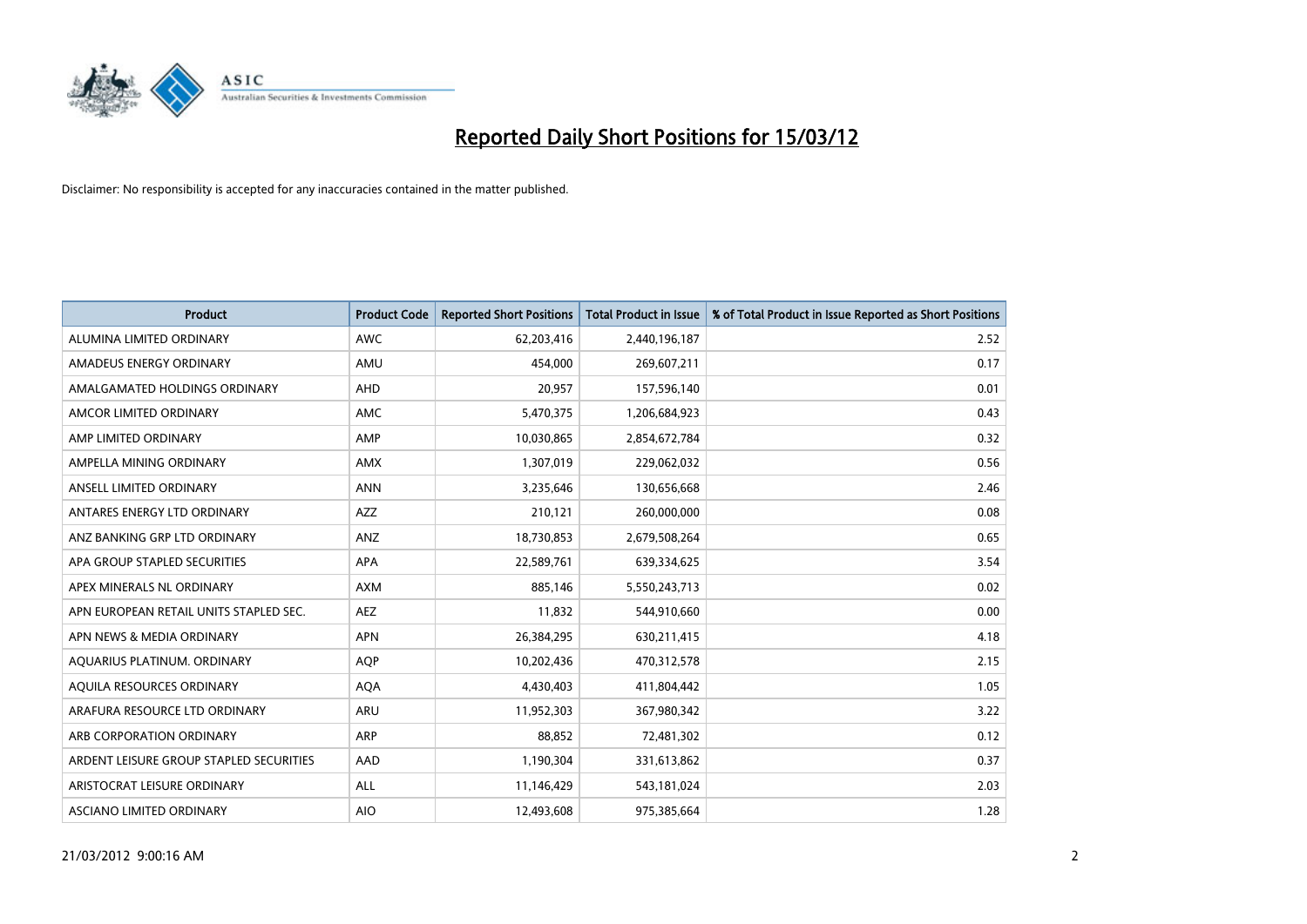

| <b>Product</b>                          | <b>Product Code</b> | <b>Reported Short Positions</b> | <b>Total Product in Issue</b> | % of Total Product in Issue Reported as Short Positions |
|-----------------------------------------|---------------------|---------------------------------|-------------------------------|---------------------------------------------------------|
| ASG GROUP LIMITED ORDINARY              | ASZ                 | 85,800                          | 171,456,889                   | 0.05                                                    |
| ASPEN GROUP ORD/UNITS STAPLED           | <b>APZ</b>          | 1,808,020                       | 596,206,393                   | 0.30                                                    |
| ASPIRE MINING LTD ORDINARY              | AKM                 | 464,818                         | 620,594,556                   | 0.08                                                    |
| <b>ASTON RES LTD ORDINARY</b>           | <b>AZT</b>          | 747,955                         | 204,668,861                   | 0.37                                                    |
| ASTRO JAP PROP GROUP STAPLED SECURITIES | AJA                 | 57,583                          | 58,445,002                    | 0.09                                                    |
| ASX LIMITED ORDINARY                    | ASX                 | 3,363,238                       | 175,136,729                   | 1.92                                                    |
| ATLAS IRON LIMITED ORDINARY             | AGO                 | 15,805,388                      | 894,874,560                   | 1.77                                                    |
| <b>AURORA OIL &amp; GAS ORDINARY</b>    | <b>AUT</b>          | 7,557,820                       | 411,655,343                   | 1.83                                                    |
| AUSDRILL LIMITED ORDINARY               | ASL                 | 1,227,020                       | 303,621,488                   | 0.40                                                    |
| AUSENCO LIMITED ORDINARY                | AAX                 | 1,303,589                       | 123,258,843                   | 1.07                                                    |
| AUSGOLD LIMITED ORDINARY                | <b>AUC</b>          | 27,600                          | 120,488,473                   | 0.02                                                    |
| <b>AUSTAL LIMITED ORDINARY</b>          | ASB                 | 1,009,020                       | 188,069,638                   | 0.52                                                    |
| <b>AUSTAR UNITED ORDINARY</b>           | <b>AUN</b>          | 12,885,901                      | 1,271,505,737                 | 1.01                                                    |
| AUSTBROKERS HOLDINGS ORDINARY           | <b>AUB</b>          | 2                               | 55,545,576                    | 0.00                                                    |
| AUSTIN ENGINEERING ORDINARY             | ANG                 | 6,244                           | 72,314,403                    | 0.00                                                    |
| <b>AUSTRALAND ASSETS ASSETS</b>         | AAZPB               | 1,168                           | 2,750,000                     | 0.04                                                    |
| AUSTRALAND PROPERTY STAPLED SECURITY    | <b>ALZ</b>          | 760,370                         | 576,846,597                   | 0.12                                                    |
| AUSTRALIAN AGRICULT, ORDINARY           | AAC                 | 751,175                         | 312,861,135                   | 0.23                                                    |
| <b>AUSTRALIAN EDUCATION UNITS</b>       | <b>AEU</b>          | 625,000                         | 175,465,397                   | 0.36                                                    |
| AUSTRALIAN INFRASTR. UNITS/ORDINARY     | <b>AIX</b>          | 13,062,489                      | 620,733,944                   | 2.11                                                    |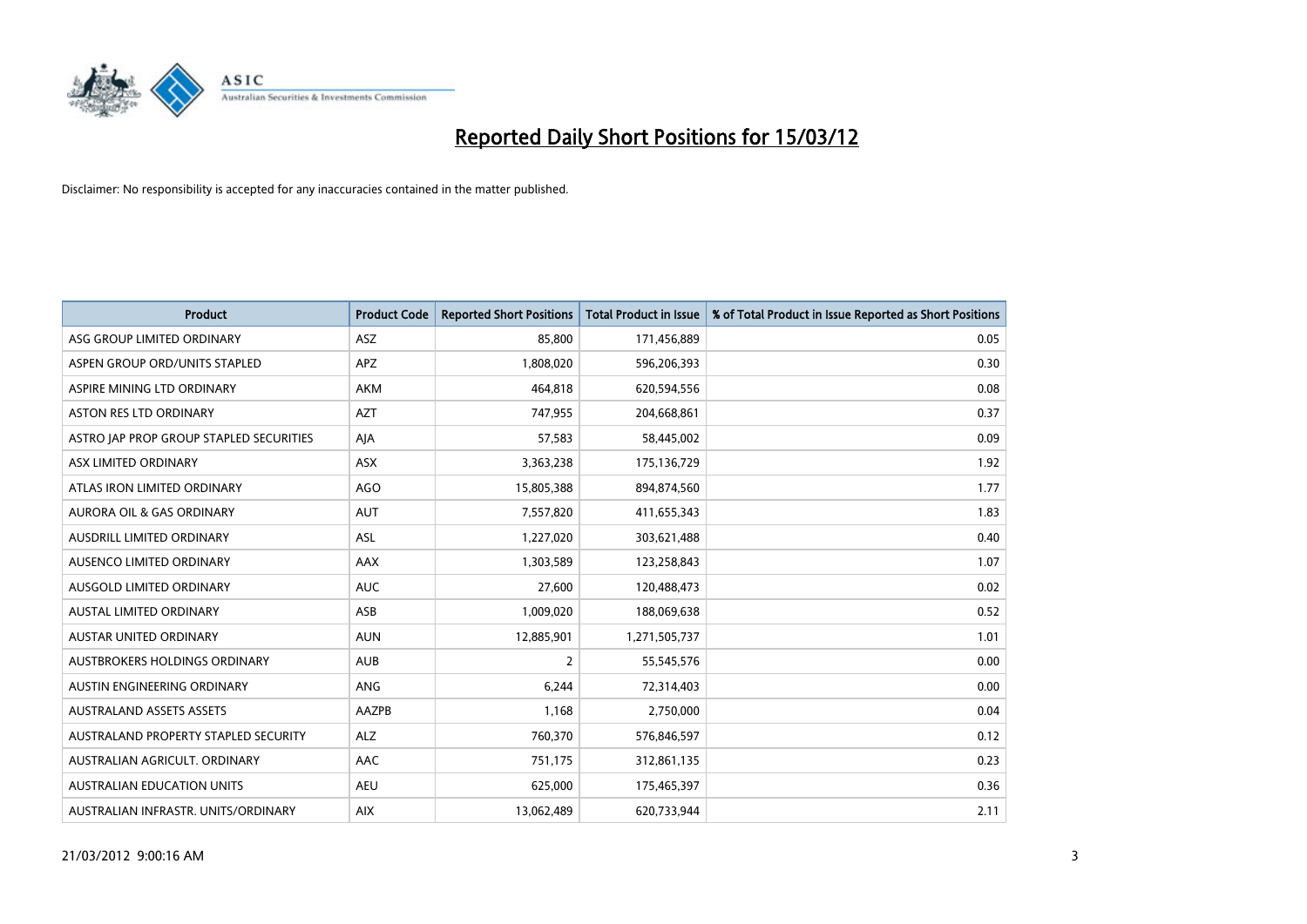

| <b>Product</b>                     | <b>Product Code</b> | <b>Reported Short Positions</b> | <b>Total Product in Issue</b> | % of Total Product in Issue Reported as Short Positions |
|------------------------------------|---------------------|---------------------------------|-------------------------------|---------------------------------------------------------|
| AUSTRALIAN MINES LTD ORDINARY      | <b>AUZ</b>          | 1,400,000                       | 636,910,317                   | 0.22                                                    |
| AUSTRALIAN PHARM. ORDINARY         | API                 | 404,086                         | 488,115,883                   | 0.08                                                    |
| AUTOMOTIVE HOLDINGS ORDINARY       | AHE                 | 4,404                           | 260,579,682                   | 0.00                                                    |
| AVEXA LIMITED ORDINARY             | <b>AVX</b>          | 243,657                         | 847,688,779                   | 0.03                                                    |
| AWE LIMITED ORDINARY               | AWE                 | 2,338,598                       | 521,871,941                   | 0.45                                                    |
| AZUMAH RESOURCES ORDINARY          | <b>AZM</b>          | 2,751,664                       | 333,614,095                   | 0.82                                                    |
| <b>BANDANNA ENERGY ORDINARY</b>    | <b>BND</b>          | 2,721,161                       | 528,481,199                   | 0.51                                                    |
| BANK OF QUEENSLAND. ORDINARY       | <b>BOO</b>          | 8,495,887                       | 229,598,329                   | 3.69                                                    |
| <b>BASE RES LIMITED ORDINARY</b>   | <b>BSE</b>          | 206,438                         | 460,440,029                   | 0.04                                                    |
| <b>BATHURST RESOURCES ORDINARY</b> | <b>BTU</b>          | 8,486,181                       | 692,447,997                   | 1.22                                                    |
| BC IRON LIMITED ORDINARY           | <b>BCI</b>          | 271,650                         | 103,861,000                   | 0.26                                                    |
| BEACH ENERGY LIMITED ORDINARY      | <b>BPT</b>          | 7,802,207                       | 1,113,497,051                 | 0.71                                                    |
| BEADELL RESOURCE LTD ORDINARY      | <b>BDR</b>          | 3,230,870                       | 716,004,752                   | 0.44                                                    |
| BENDIGO AND ADELAIDE ORDINARY      | <b>BEN</b>          | 5,307,348                       | 384, 382, 783                 | 1.36                                                    |
| BERKELEY RESOURCES ORDINARY        | <b>BKY</b>          | 53,421                          | 174,298,273                   | 0.03                                                    |
| BETASHARES ASX RES ETF UNITS       | <b>ORE</b>          | 94,330                          | 4,220,217                     | 2.24                                                    |
| BHP BILLITON LIMITED ORDINARY      | <b>BHP</b>          | 14,279,099                      | 3,211,691,105                 | 0.38                                                    |
| <b>BILLABONG ORDINARY</b>          | <b>BBG</b>          | 24,324,076                      | 255,102,103                   | 9.52                                                    |
| <b>BIOTA HOLDINGS ORDINARY</b>     | <b>BTA</b>          | 1,550,618                       | 181,848,833                   | 0.85                                                    |
| <b>BISALLOY STEEL ORDINARY</b>     | <b>BIS</b>          | 84,480                          | 43,291,509                    | 0.20                                                    |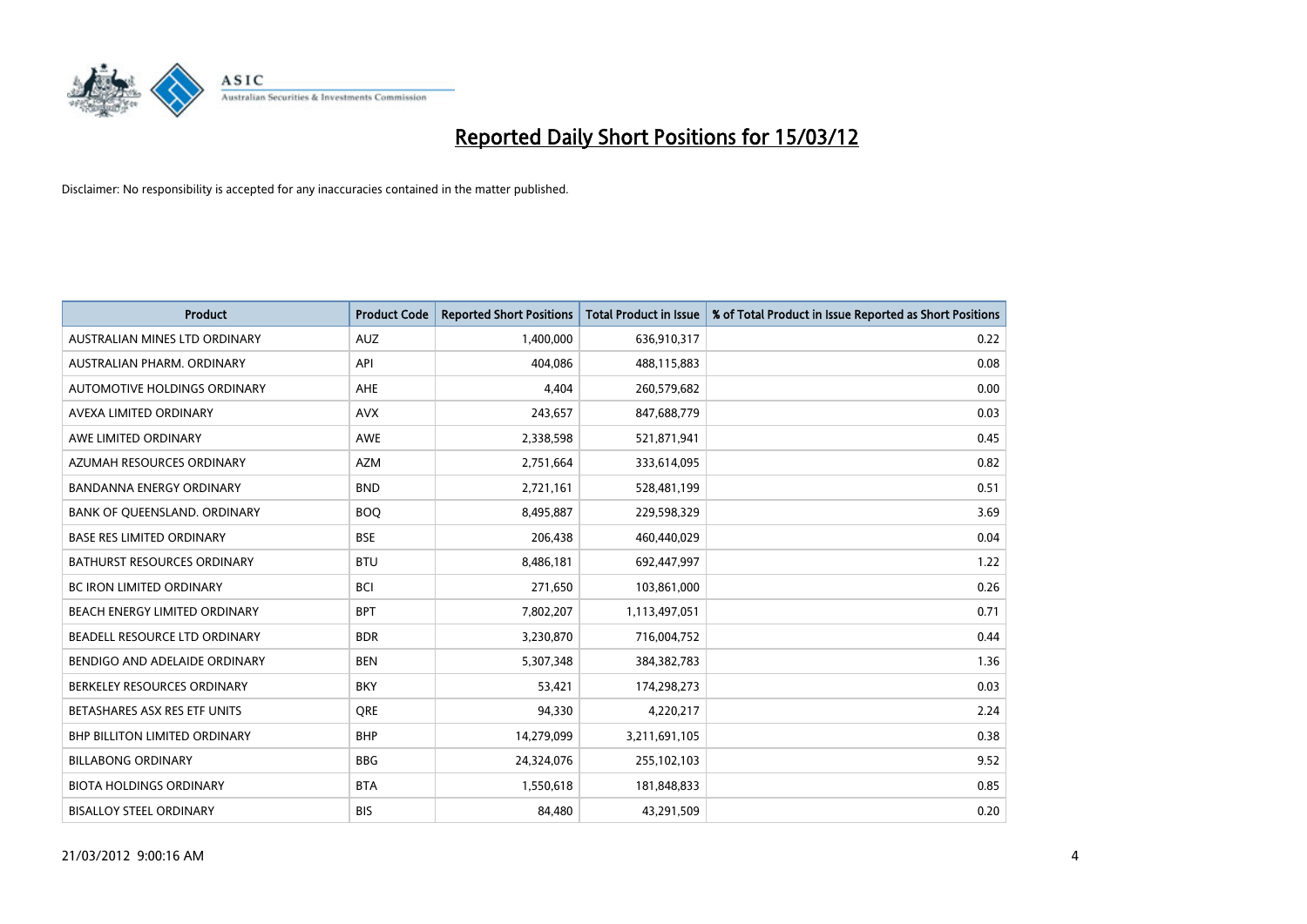

| Product                              | <b>Product Code</b> | <b>Reported Short Positions</b> | <b>Total Product in Issue</b> | % of Total Product in Issue Reported as Short Positions |
|--------------------------------------|---------------------|---------------------------------|-------------------------------|---------------------------------------------------------|
| BKI INVESTMENT LTD ORDINARY          | BKI                 | 508                             | 425,549,573                   | 0.00                                                    |
| <b>BLACKTHORN RESOURCES ORDINARY</b> | <b>BTR</b>          | 135,598                         | 122,918,000                   | 0.11                                                    |
| BLUESCOPE STEEL LTD ORDINARY         | <b>BSL</b>          | 31,803,734                      | 3,349,185,247                 | 0.96                                                    |
| <b>BOART LONGYEAR ORDINARY</b>       | <b>BLY</b>          | 4,832,601                       | 461,163,412                   | 1.04                                                    |
| <b>BOOM LOGISTICS ORDINARY</b>       | <b>BOL</b>          | 338,639                         | 468,663,585                   | 0.07                                                    |
| BORAL LIMITED. ORDINARY              | <b>BLD</b>          | 28,352,442                      | 744,778,604                   | 3.81                                                    |
| BOTSWANA METALS LTD ORDINARY         | <b>BML</b>          | 7,000                           | 184,784,486                   | 0.00                                                    |
| BRADKEN LIMITED ORDINARY             | <b>BKN</b>          | 5,147,971                       | 166,624,800                   | 3.08                                                    |
| <b>BRAMBLES LIMITED ORDINARY</b>     | <b>BXB</b>          | 11,627,207                      | 1,480,481,734                 | 0.76                                                    |
| BREVILLE GROUP LTD ORDINARY          | <b>BRG</b>          | 2,739                           | 130,095,322                   | 0.00                                                    |
| <b>BRICKWORKS LIMITED ORDINARY</b>   | <b>BKW</b>          | 6,107                           | 147,567,333                   | 0.00                                                    |
| <b>BROCKMAN RESOURCES ORDINARY</b>   | <b>BRM</b>          | 145,301                         | 145,013,151                   | 0.09                                                    |
| BT INVESTMENT MNGMNT ORDINARY        | <b>BTT</b>          | 2,204                           | 267,906,977                   | 0.00                                                    |
| <b>BURU ENERGY ORDINARY</b>          | <b>BRU</b>          | 6,707,766                       | 234,219,477                   | 2.86                                                    |
| <b>BWP TRUST ORDINARY UNITS</b>      | <b>BWP</b>          | 514,606                         | 525,255,093                   | 0.08                                                    |
| <b>CABCHARGE AUSTRALIA ORDINARY</b>  | CAB                 | 543,106                         | 120,437,014                   | 0.46                                                    |
| CALTEX AUSTRALIA ORDINARY            | <b>CTX</b>          | 6,198,814                       | 270,000,000                   | 2.28                                                    |
| <b>CAMPBELL BROTHERS ORDINARY</b>    | <b>CPB</b>          | 1,673,888                       | 67,503,411                    | 2.48                                                    |
| CAPE LAMBERT RES LTD ORDINARY        | <b>CFE</b>          | 464,020                         | 689,108,792                   | 0.06                                                    |
| <b>CARBON ENERGY ORDINARY</b>        | <b>CNX</b>          | 2,356,755                       | 772,293,626                   | 0.31                                                    |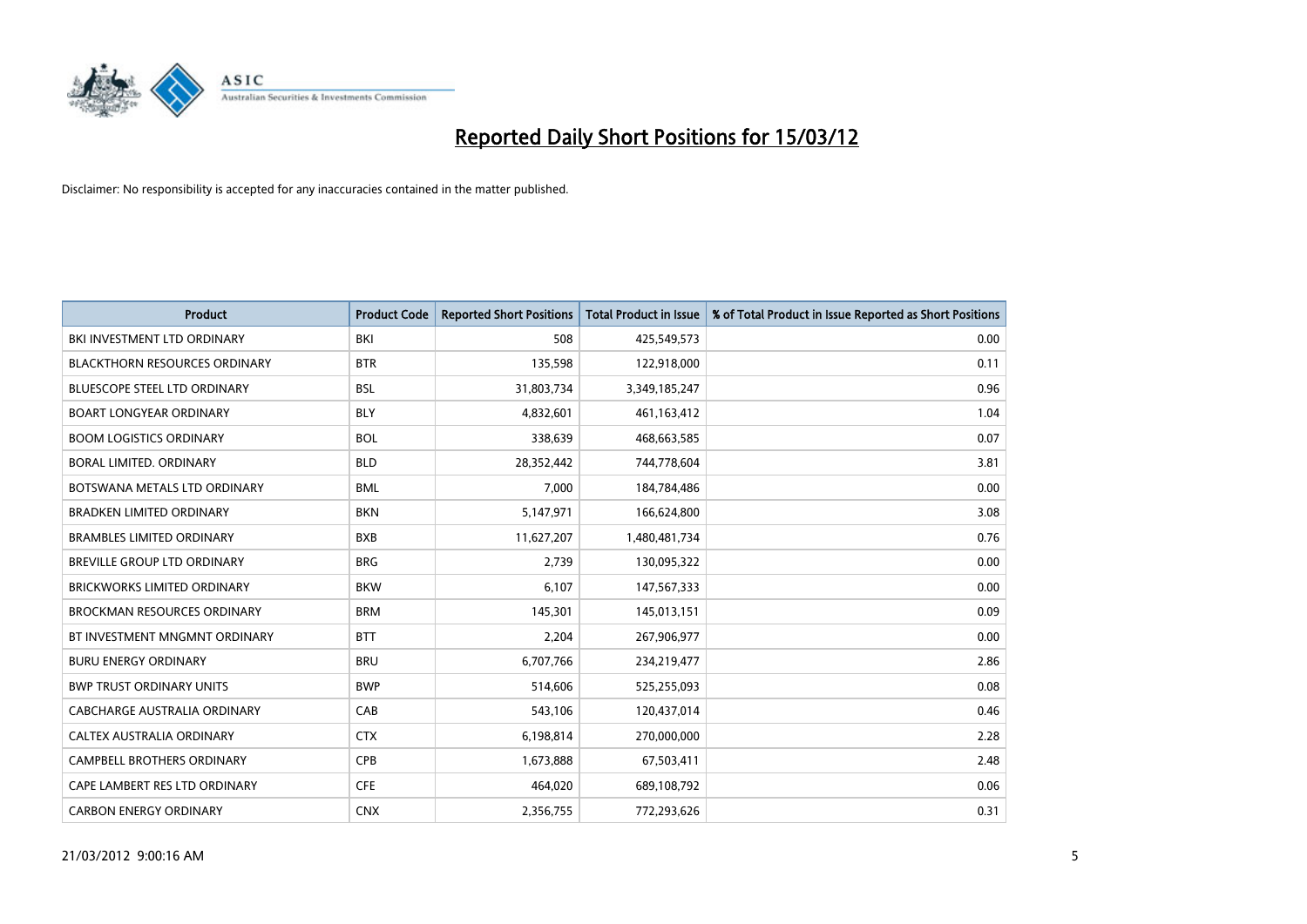

| <b>Product</b>                                | <b>Product Code</b> | <b>Reported Short Positions</b> | <b>Total Product in Issue</b> | % of Total Product in Issue Reported as Short Positions |
|-----------------------------------------------|---------------------|---------------------------------|-------------------------------|---------------------------------------------------------|
| <b>CARDNO LIMITED ORDINARY</b>                | CDD                 | 46,402                          | 123,929,154                   | 0.03                                                    |
| CARNARVON PETROLEUM ORDINARY                  | <b>CVN</b>          | 3,200,423                       | 694,644,634                   | 0.46                                                    |
| CARNEGIE WAVE ENERGY ORDINARY                 | <b>CWE</b>          | 83,000                          | 1,021,487,627                 | 0.01                                                    |
| CARPATHIAN RESOURCES ORDINARY                 | <b>CPN</b>          | 75,000                          | 304,535,101                   | 0.02                                                    |
| CARPENTARIA EXP. LTD ORDINARY                 | CAP                 | 9,777                           | 99,191,301                    | 0.01                                                    |
| CARSALES.COM LTD ORDINARY                     | <b>CRZ</b>          | 15,134,774                      | 233,674,223                   | 6.46                                                    |
| <b>CASH CONVERTERS ORDINARY</b>               | <b>CCV</b>          | 100,629                         | 379,761,025                   | 0.02                                                    |
| <b>CASPIAN OIL &amp; GAS ORDINARY</b>         | <b>CIG</b>          | 50,000                          | 1,331,500,513                 | 0.00                                                    |
| <b>CELLNET GROUP ORDINARY</b>                 | <b>CLT</b>          | 1,342                           | 59,570,111                    | 0.00                                                    |
| <b>CENTRAL PETROLEUM ORDINARY</b>             | <b>CTP</b>          | 11,455                          | 1,253,376,265                 | 0.00                                                    |
| CENTRO RETAIL AUST ORD/UNIT STAPLED SEC       | <b>CRF</b>          | 42,184                          | 1,340,723,189                 | 0.00                                                    |
| <b>CENTRO RETAIL GROUP STAPLED SECURITIES</b> | <b>CER</b>          | 452,940                         | 2,286,399,424                 | 0.02                                                    |
| <b>CERAMIC FUEL CELLS ORDINARY</b>            | <b>CFU</b>          | 454,730                         | 1,366,298,863                 | 0.04                                                    |
| <b>CERRO RESOURCES NL ORDINARY</b>            | CJO                 | 2,992                           | 748,768,606                   | 0.00                                                    |
| <b>CFS RETAIL PROPERTY UNITS</b>              | <b>CFX</b>          | 62,117,467                      | 2,839,591,911                 | 2.19                                                    |
| CHALLENGER DIV.PRO. STAPLED UNITS             | <b>CDI</b>          | 86,029                          | 883,903,667                   | 0.00                                                    |
| CHALLENGER INFRAST. STAPLED UNITS             | <b>CIF</b>          | 632,048                         | 316,223,785                   | 0.19                                                    |
| <b>CHALLENGER LIMITED ORDINARY</b>            | <b>CGF</b>          | 4,087,697                       | 552,169,544                   | 0.75                                                    |
| CHANDLER MACLEOD LTD ORDINARY                 | <b>CMG</b>          | 11,970                          | 466,466,720                   | 0.00                                                    |
| CHARTER HALL GROUP STAPLED US PROHIBIT.       | <b>CHC</b>          | 246,972                         | 308,092,325                   | 0.07                                                    |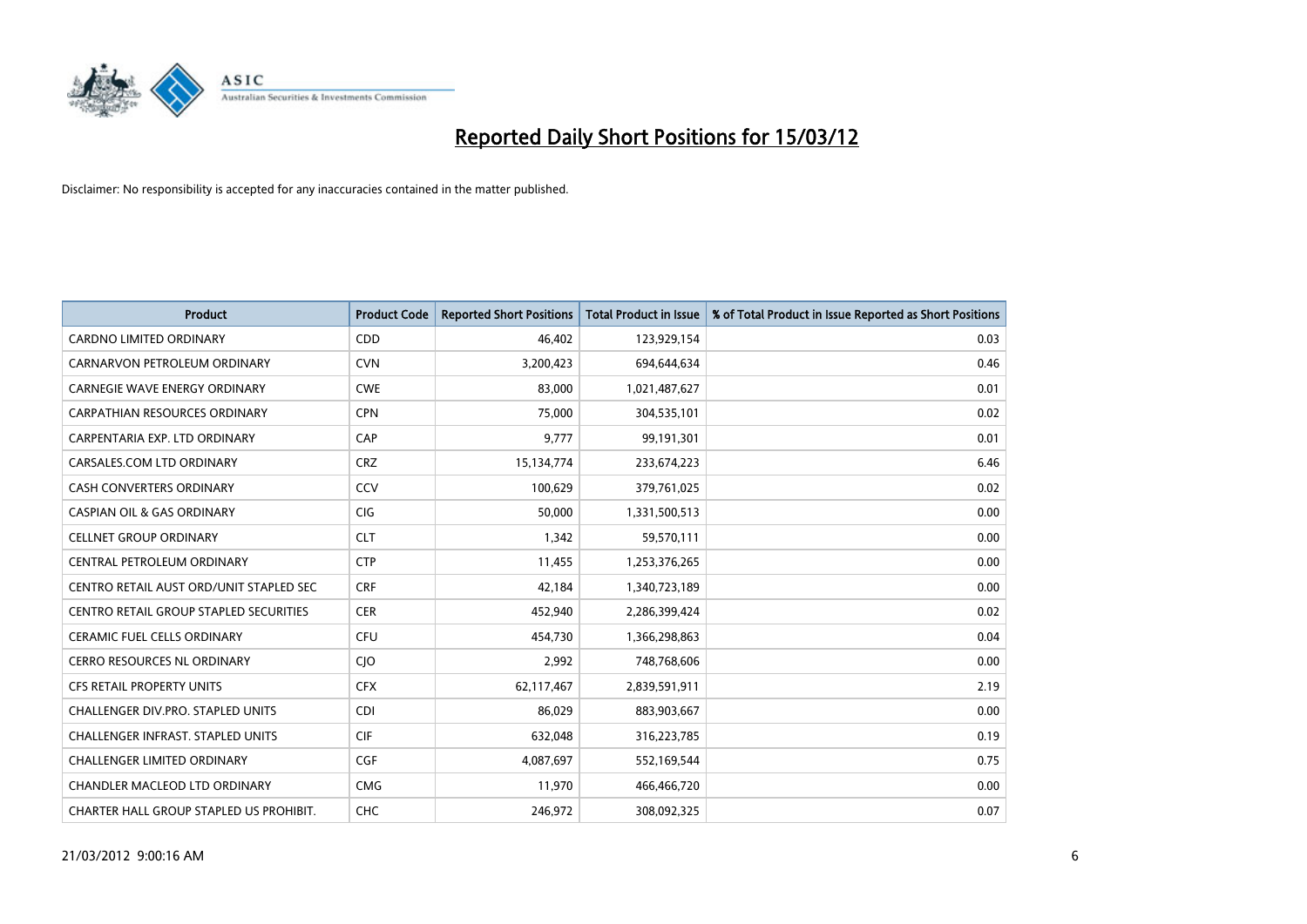

| <b>Product</b>                          | <b>Product Code</b> | <b>Reported Short Positions</b> | <b>Total Product in Issue</b> | % of Total Product in Issue Reported as Short Positions |
|-----------------------------------------|---------------------|---------------------------------|-------------------------------|---------------------------------------------------------|
| <b>CHARTER HALL OFFICE UNIT</b>         | COO                 | 7,126,631                       | 493,319,730                   | 1.44                                                    |
| <b>CHARTER HALL RETAIL UNITS</b>        | <b>CQR</b>          | 728,534                         | 299,628,571                   | 0.24                                                    |
| <b>CHORUS LIMITED ORDINARY</b>          | <b>CNU</b>          | 1,443,939                       | 385,082,123                   | 0.38                                                    |
| CITIGOLD CORP LTD ORDINARY              | <b>CTO</b>          | 327,348                         | 1,105,078,301                 | 0.03                                                    |
| <b>CLOUGH LIMITED ORDINARY</b>          | <b>CLO</b>          | 2,146,784                       | 769,716,269                   | 0.27                                                    |
| <b>CNPR GRP UNITS/ORD STAPLED</b>       | <b>CNP</b>          | 2,537                           | 972,414,514                   | 0.00                                                    |
| COAL OF AFRICA LTD ORDINARY             | <b>CZA</b>          | 238,919                         | 662,484,573                   | 0.04                                                    |
| COALSPUR MINES LTD ORDINARY             | <b>CPL</b>          | 5,979,920                       | 620,659,899                   | 0.95                                                    |
| <b>COBAR CONSOLIDATED ORDINARY</b>      | CCU                 | 196,838                         | 208,868,037                   | 0.09                                                    |
| COCA-COLA AMATIL ORDINARY               | <b>CCL</b>          | 8,283,659                       | 759,567,552                   | 1.09                                                    |
| COCHLEAR LIMITED ORDINARY               | <b>COH</b>          | 5,024,451                       | 56,929,432                    | 8.82                                                    |
| COCKATOO COAL ORDINARY                  | <b>COK</b>          | 9,336,828                       | 1,016,196,908                 | 0.89                                                    |
| <b>COKAL LTD ORDINARY</b>               | <b>CKA</b>          | 317,334                         | 411,046,892                   | 0.08                                                    |
| COMMONWEALTH BANK, ORDINARY             | <b>CBA</b>          | 30,604,965                      | 1,581,280,593                 | 1.89                                                    |
| <b>COMMONWEALTH PROP ORDINARY UNITS</b> | <b>CPA</b>          | 21,310,257                      | 2,389,601,065                 | 0.89                                                    |
| <b>COMPASS RESOURCES ORDINARY</b>       | <b>CMR</b>          | 63,000                          | 1,403,744,100                 | 0.00                                                    |
| COMPUTERSHARE LTD ORDINARY              | <b>CPU</b>          | 10,738,317                      | 555,664,059                   | 1.89                                                    |
| CONSOLIDATED MEDIA, ORDINARY            | <b>CMI</b>          | 266,284                         | 561,834,996                   | 0.04                                                    |
| CONTANGO MICROCAP ORDINARY              | <b>CTN</b>          | 7,500                           | 147,467,406                   | 0.01                                                    |
| CONTINENTAL COAL LTD ORDINARY           | CCC                 | 381,240                         | 421,018,421                   | 0.09                                                    |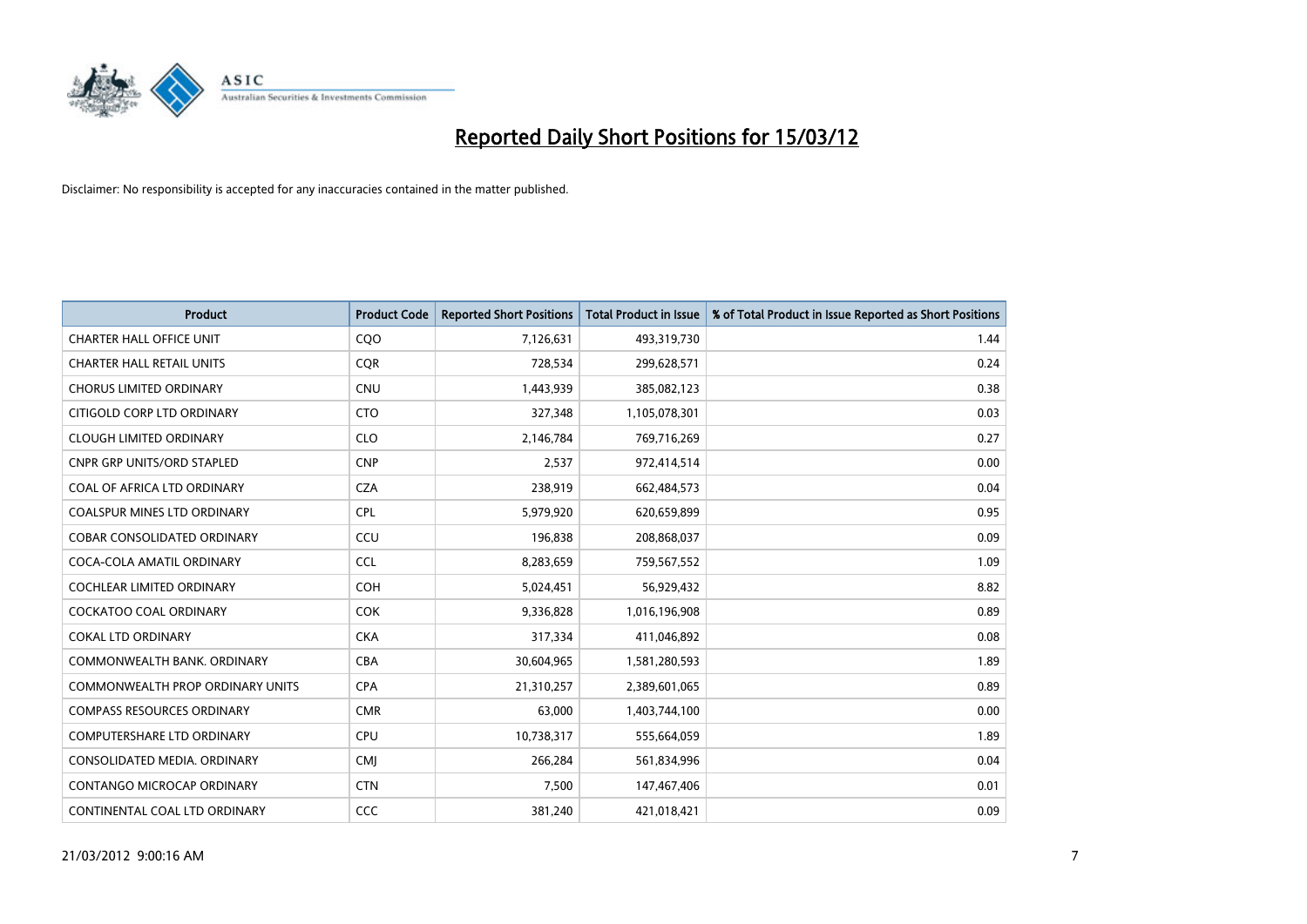

| <b>Product</b>                          | <b>Product Code</b> | <b>Reported Short Positions</b> | <b>Total Product in Issue</b> | % of Total Product in Issue Reported as Short Positions |
|-----------------------------------------|---------------------|---------------------------------|-------------------------------|---------------------------------------------------------|
| <b>COOPER ENERGY LTD ORDINARY</b>       | <b>COE</b>          | 89,539                          | 292,791,528                   | 0.03                                                    |
| COPPER STRIKE LTD ORDINARY              | <b>CSE</b>          | 714                             | 106,844,810                   | 0.00                                                    |
| <b>CORDLIFE LIMITED ORDINARY</b>        | CBB                 | $\mathbf{1}$                    | 150,887,354                   | 0.00                                                    |
| <b>CREDIT CORP GROUP ORDINARY</b>       | <b>CCP</b>          | 4,756                           | 45,571,114                    | 0.01                                                    |
| <b>CROMWELL PROP STAPLED SECURITIES</b> | <b>CMW</b>          | 955,733                         | 1,113,187,895                 | 0.08                                                    |
| <b>CROWN LIMITED ORDINARY</b>           | <b>CWN</b>          | 4,630,126                       | 728,394,185                   | 0.64                                                    |
| <b>CSG LIMITED ORDINARY</b>             | CSV                 | 712,796                         | 282,567,499                   | 0.25                                                    |
| <b>CSL LIMITED ORDINARY</b>             | <b>CSL</b>          | 7,304,763                       | 519,390,450                   | 1.39                                                    |
| <b>CSR LIMITED ORDINARY</b>             | <b>CSR</b>          | 24,478,299                      | 506,000,315                   | 4.83                                                    |
| <b>CUDECO LIMITED ORDINARY</b>          | CDU                 | 3,173,418                       | 190,709,873                   | 1.65                                                    |
| CUE ENERGY RESOURCE ORDINARY            | <b>CUE</b>          | 2,750,149                       | 695,153,053                   | 0.40                                                    |
| <b>CUSTOMERS LIMITED ORDINARY</b>       | <b>CUS</b>          | 16,429                          | 134,869,357                   | 0.01                                                    |
| DART ENERGY LTD ORDINARY                | <b>DTE</b>          | 9,750,817                       | 736,141,536                   | 1.34                                                    |
| DAVID JONES LIMITED ORDINARY            | <b>DJS</b>          | 56,802,827                      | 524,940,325                   | 10.80                                                   |
| <b>DECMIL GROUP LIMITED ORDINARY</b>    | <b>DCG</b>          | 72,279                          | 165,692,757                   | 0.03                                                    |
| DEEP YELLOW LIMITED ORDINARY            | <b>DYL</b>          | 16,544                          | 1,128,736,403                 | 0.00                                                    |
| DEVINE LIMITED ORDINARY                 | <b>DVN</b>          | 1,011                           | 158,730,556                   | 0.00                                                    |
| DEXUS PROPERTY GROUP STAPLED UNITS      | <b>DXS</b>          | 17,407,963                      | 4,839,024,176                 | 0.36                                                    |
| DISCOVERY METALS LTD ORDINARY           | <b>DML</b>          | 7,723,505                       | 442,128,231                   | 1.77                                                    |
| DOMINO PIZZA ENTERPR ORDINARY           | <b>DMP</b>          | 60,003                          | 69,899,674                    | 0.09                                                    |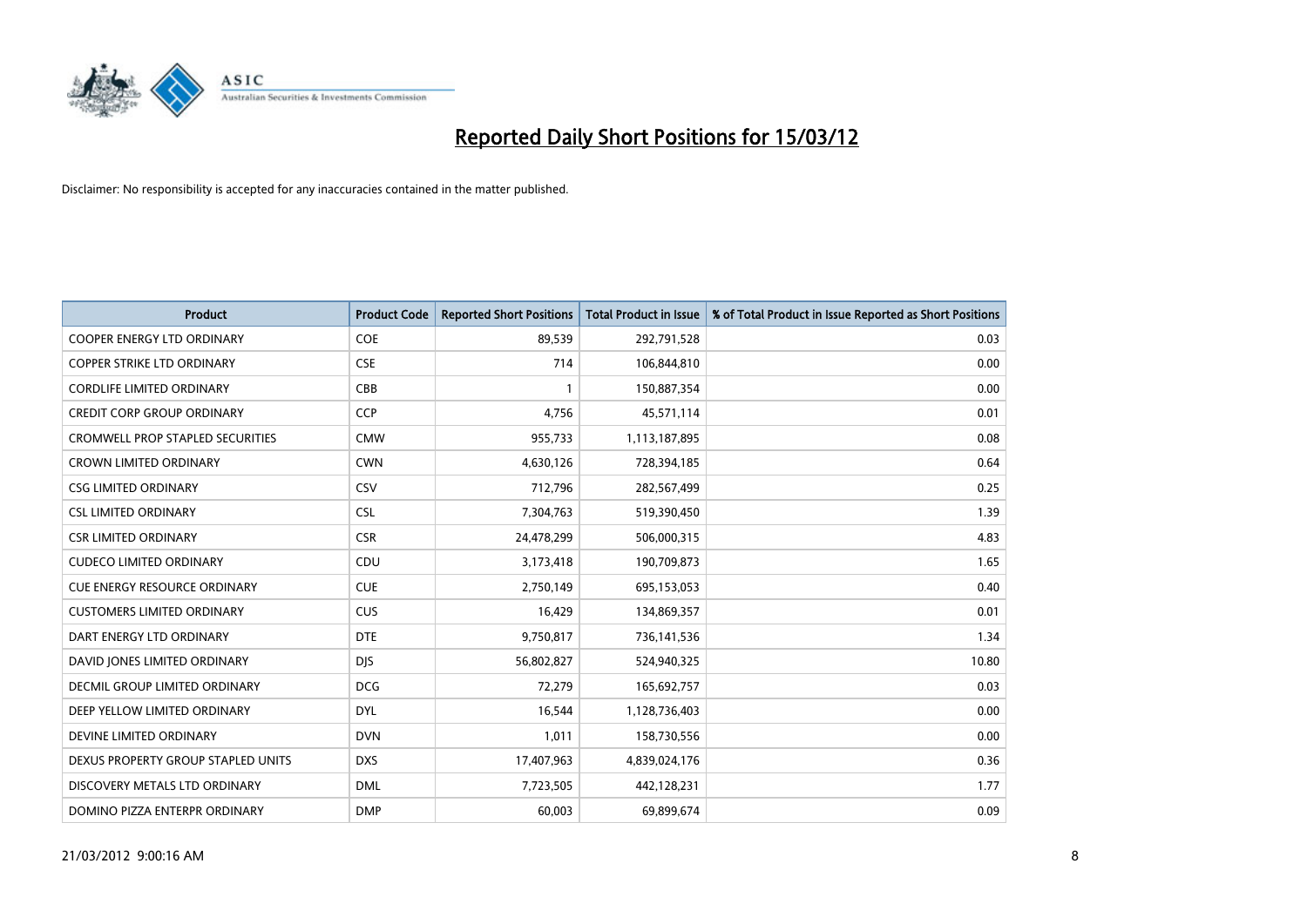

| <b>Product</b>                       | <b>Product Code</b> | <b>Reported Short Positions</b> | <b>Total Product in Issue</b> | % of Total Product in Issue Reported as Short Positions |
|--------------------------------------|---------------------|---------------------------------|-------------------------------|---------------------------------------------------------|
| DOWNER EDI LIMITED ORDINARY          | <b>DOW</b>          | 5,928,424                       | 429,100,296                   | 1.38                                                    |
| DRILLSEARCH ENERGY ORDINARY          | <b>DLS</b>          | 34,926                          | 336,799,196                   | 0.01                                                    |
| DUET GROUP STAPLED US PROHIBIT.      | <b>DUE</b>          | 13,764,226                      | 1,109,831,386                 | 1.24                                                    |
| DULUXGROUP LIMITED ORDINARY          | <b>DLX</b>          | 7,060,593                       | 367,456,259                   | 1.92                                                    |
| ECHO ENTERTAINMENT ORDINARY          | <b>EGP</b>          | 52,118,701                      | 688,019,737                   | 7.57                                                    |
| ELDERS LIMITED ORDINARY              | <b>ELD</b>          | 15,474,533                      | 448,598,480                   | 3.46                                                    |
| ELDORADO GOLD CORP CDI 1:1           | EAU                 | 34,454                          | 9,209,510                     | 0.37                                                    |
| ELEMENTAL MINERALS ORDINARY          | <b>ELM</b>          | 69,105                          | 243,614,280                   | 0.02                                                    |
| ELEMENTOS LIMITED ORDINARY           | <b>ELT</b>          | 16                              | 82,383,526                    | 0.00                                                    |
| ELIXIR PETROLEUM LTD ORDINARY        | <b>EXR</b>          | 324,400                         | 217,288,472                   | 0.15                                                    |
| <b>EMECO HOLDINGS ORDINARY</b>       | <b>EHL</b>          | 1,545,500                       | 631,237,586                   | 0.25                                                    |
| <b>ENDEAVOUR MIN CORP CDI 1:1</b>    | <b>EVR</b>          | 86,145                          | 119,067,827                   | 0.06                                                    |
| <b>ENERGY RESOURCES ORDINARY 'A'</b> | <b>ERA</b>          | 5,726,475                       | 517,725,062                   | 1.10                                                    |
| <b>ENERGY WORLD CORPOR, ORDINARY</b> | <b>EWC</b>          | 25, 191, 973                    | 1,734,166,672                 | 1.43                                                    |
| <b>ENTEK ENERGY LTD ORDINARY</b>     | ETE                 | 489.903                         | 510,657,387                   | 0.10                                                    |
| <b>ENTELLECT LIMITED ORDINARY</b>    | <b>ESN</b>          | 464,050                         | 985,337,932                   | 0.05                                                    |
| ENVESTRA LIMITED ORDINARY            | ENV                 | 3,366,453                       | 1,547,890,032                 | 0.21                                                    |
| EQUATORIAL RES LTD ORDINARY          | EQX                 | 25,687                          | 114,748,553                   | 0.02                                                    |
| ETFS METALS. ETFS GOLD               | GOLD                | 581                             | 3,913,619                     | 0.01                                                    |
| EUROZ LIMITED ORDINARY               | EZL                 | 84,224                          | 143,606,882                   | 0.06                                                    |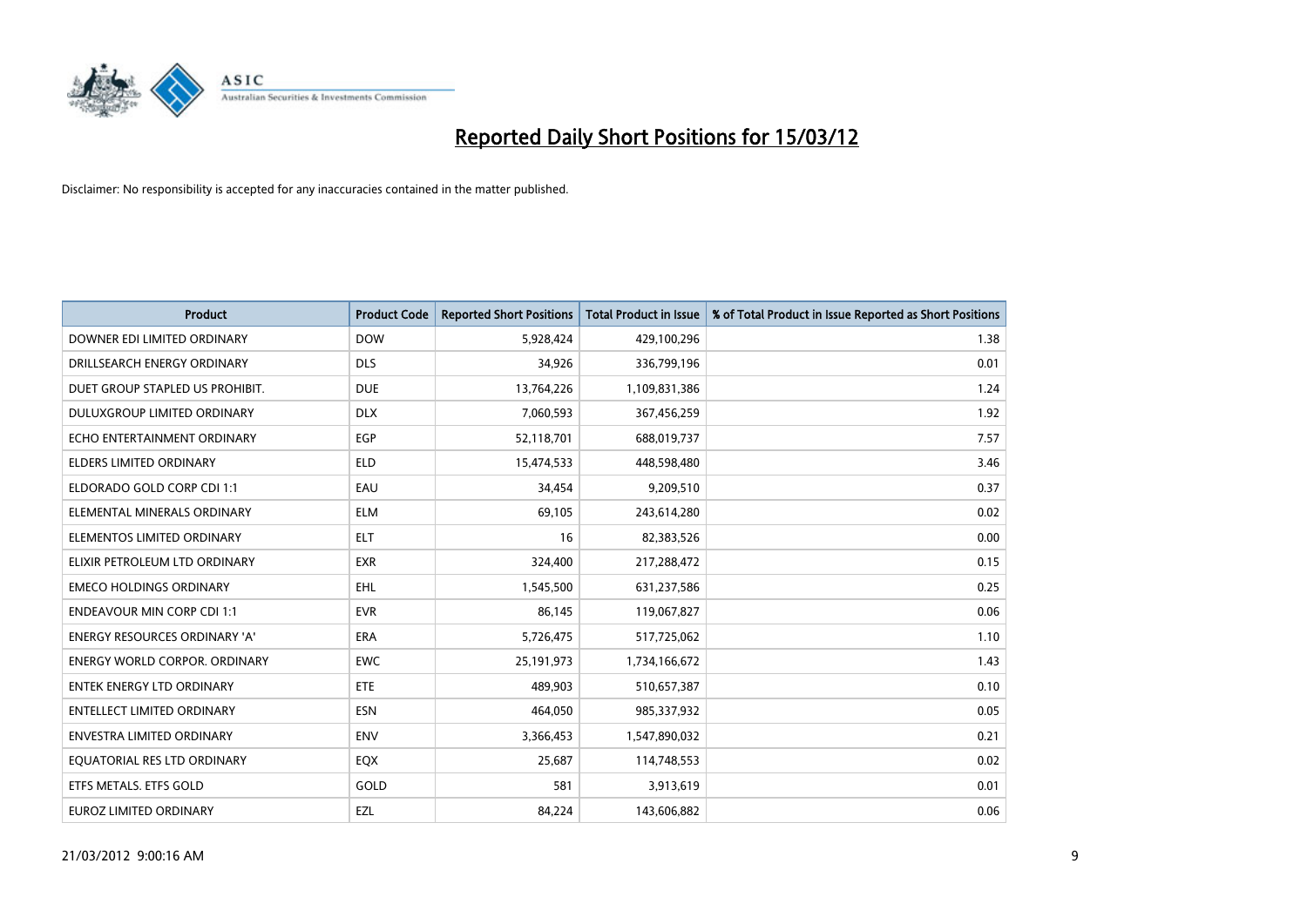

| <b>Product</b>                        | <b>Product Code</b> | <b>Reported Short Positions</b> | <b>Total Product in Issue</b> | % of Total Product in Issue Reported as Short Positions |
|---------------------------------------|---------------------|---------------------------------|-------------------------------|---------------------------------------------------------|
| EVOLUTION MINING LTD ORDINARY         | <b>EVN</b>          | 945,063                         | 707,105,713                   | 0.12                                                    |
| EXCO RESOURCES LTD ORDINARY           | EXS                 | 5,560                           | 356,044,187                   | 0.00                                                    |
| EXOMA ENERGY LIMITED ORDINARY         | <b>EXE</b>          | 281,678                         | 417,357,759                   | 0.07                                                    |
| EXTRACT RESOURCES ORDINARY            | <b>EXT</b>          | 431,488                         | 252,220,823                   | 0.17                                                    |
| FAIRFAX MEDIA LTD ORDINARY            | <b>FXI</b>          | 270,252,661                     | 2,351,955,725                 | 11.52                                                   |
| <b>FAR LTD ORDINARY</b>               | <b>FAR</b>          | 21,000,000                      | 2,150,080,157                 | 0.98                                                    |
| FISHER & PAYKEL APP. ORDINARY         | <b>FPA</b>          | 18,298                          | 724,235,162                   | 0.00                                                    |
| FKP PROPERTY GROUP STAPLED SECURITIES | <b>FKP</b>          | 26,559,060                      | 1,197,968,723                 | 2.20                                                    |
| FLEETWOOD CORP ORDINARY               | <b>FWD</b>          | 236,359                         | 58,918,235                    | 0.40                                                    |
| FLETCHER BUILDING ORDINARY            | <b>FBU</b>          | 11,919,011                      | 680,739,504                   | 1.73                                                    |
| FLEXIGROUP LIMITED ORDINARY           | <b>FXL</b>          | 50,396                          | 279,268,329                   | 0.01                                                    |
| <b>FLIGHT CENTRE ORDINARY</b>         | <b>FLT</b>          | 9,234,488                       | 100,017,679                   | 9.22                                                    |
| FLINDERS MINES LTD ORDINARY           | <b>FMS</b>          | 33,996,622                      | 1,821,300,404                 | 1.87                                                    |
| <b>FOCUS MINERALS LTD ORDINARY</b>    | <b>FML</b>          | 418,424                         | 4,320,773,701                 | 0.00                                                    |
| <b>FORGE GROUP LIMITED ORDINARY</b>   | FGE                 | 130,502                         | 83,469,014                    | 0.16                                                    |
| FORTE ENERGY NL ORDINARY              | FTE                 | 2,658,986                       | 695,589,311                   | 0.38                                                    |
| FORTESCUE METALS GRP ORDINARY         | <b>FMG</b>          | 89,262,343                      | 3,113,798,659                 | 2.88                                                    |
| <b>FUNTASTIC LIMITED ORDINARY</b>     | <b>FUN</b>          | 322,528                         | 367,956,819                   | 0.09                                                    |
| <b>G.U.D. HOLDINGS ORDINARY</b>       | GUD                 | 622,074                         | 70,803,455                    | 0.88                                                    |
| <b>GALAXY RESOURCES ORDINARY</b>      | GXY                 | 1,470,916                       | 323,327,000                   | 0.44                                                    |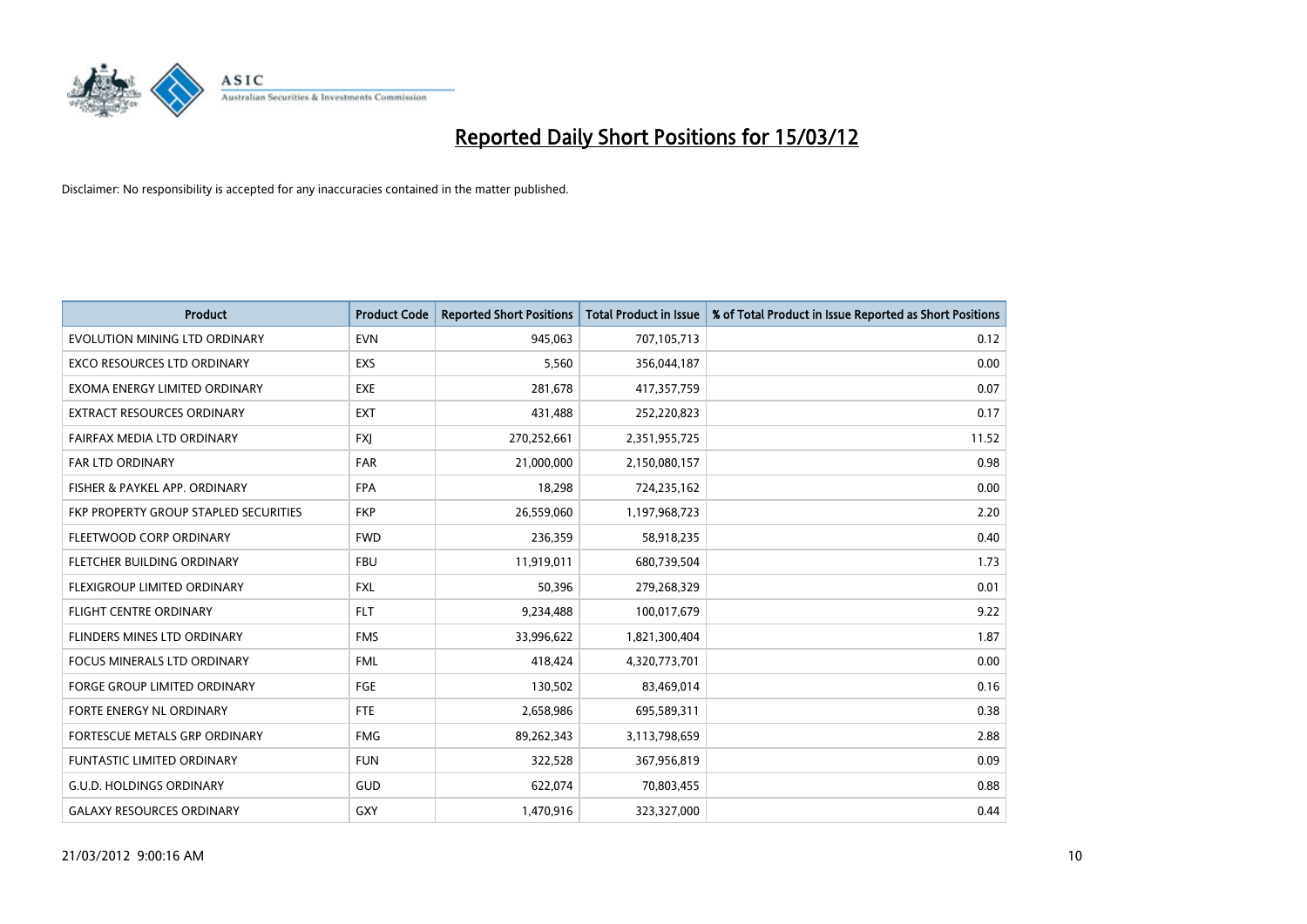

| <b>Product</b>                                   | <b>Product Code</b> | <b>Reported Short Positions</b> | <b>Total Product in Issue</b> | % of Total Product in Issue Reported as Short Positions |
|--------------------------------------------------|---------------------|---------------------------------|-------------------------------|---------------------------------------------------------|
| <b>GEODYNAMICS LIMITED ORDINARY</b>              | GDY                 | 39,073                          | 406,452,608                   | 0.01                                                    |
| <b>GINDALBIE METALS LTD ORDINARY</b>             | GBG                 | 31,901,788                      | 1,247,487,454                 | 2.55                                                    |
| <b>GLOBAL MINING ORDINARY</b>                    | <b>GMI</b>          | 8,951                           | 181,898,994                   | 0.00                                                    |
| <b>GLOUCESTER COAL ORDINARY</b>                  | GCL                 | 3,201,616                       | 202,905,967                   | 1.56                                                    |
| <b>GME RESOURCES LTD ORDINARY</b>                | <b>GME</b>          | 800                             | 322,635,902                   | 0.00                                                    |
| <b>GOLD ROAD RES LTD ORDINARY</b>                | GOR                 | 141,971                         | 389,950,665                   | 0.04                                                    |
| <b>GOLDEN WEST RESOURCE ORDINARY</b>             | <b>GWR</b>          | 1,617                           | 192,142,447                   | 0.00                                                    |
| <b>GOODMAN FIELDER, ORDINARY</b>                 | <b>GFF</b>          | 48,373,430                      | 1,955,559,207                 | 2.47                                                    |
| <b>GOODMAN GROUP STAPLED US PROHIBIT.</b>        | <b>GMG</b>          | 57,430,482                      | 7,735,816,741                 | 0.73                                                    |
| <b>GPT GROUP STAPLED SEC.</b>                    | <b>GPT</b>          | 20,260,463                      | 1,809,449,764                 | 1.11                                                    |
| <b>GRAINCORP LIMITED A CLASS ORDINARY</b>        | <b>GNC</b>          | 768,017                         | 198,318,900                   | 0.38                                                    |
| <b>GRANGE RESOURCES. ORDINARY</b>                | <b>GRR</b>          | 114,179                         | 1,154,359,727                 | 0.00                                                    |
| <b>GREENCAP LIMITED ORDINARY</b>                 | GCG                 | $\mathbf{1}$                    | 263,879,446                   | 0.00                                                    |
| <b>GREENLAND MIN EN LTD ORDINARY</b>             | GGG                 | 3,136,652                       | 416,390,488                   | 0.75                                                    |
| <b>GROWTHPOINT PROPERTY ORD/UNIT STAPLED SEC</b> | GOZ                 | 100,000                         | 291,904,374                   | 0.03                                                    |
| <b>GRYPHON MINERALS LTD ORDINARY</b>             | GRY                 | 1,532,066                       | 348,164,983                   | 0.43                                                    |
| <b>GUILDFORD COAL LTD ORDINARY</b>               | <b>GUF</b>          | 2,281,283                       | 239,649,486                   | 0.94                                                    |
| <b>GUINNESS PEAT GROUP. CDI 1:1</b>              | GPG                 | 54                              | 276,950,593                   | 0.00                                                    |
| <b>GUNNS LIMITED ORDINARY</b>                    | <b>GNS</b>          | 56,854,166                      | 848,401,559                   | 6.69                                                    |
| <b>GWA GROUP LTD ORDINARY</b>                    | <b>GWA</b>          | 10,629,129                      | 301,525,014                   | 3.52                                                    |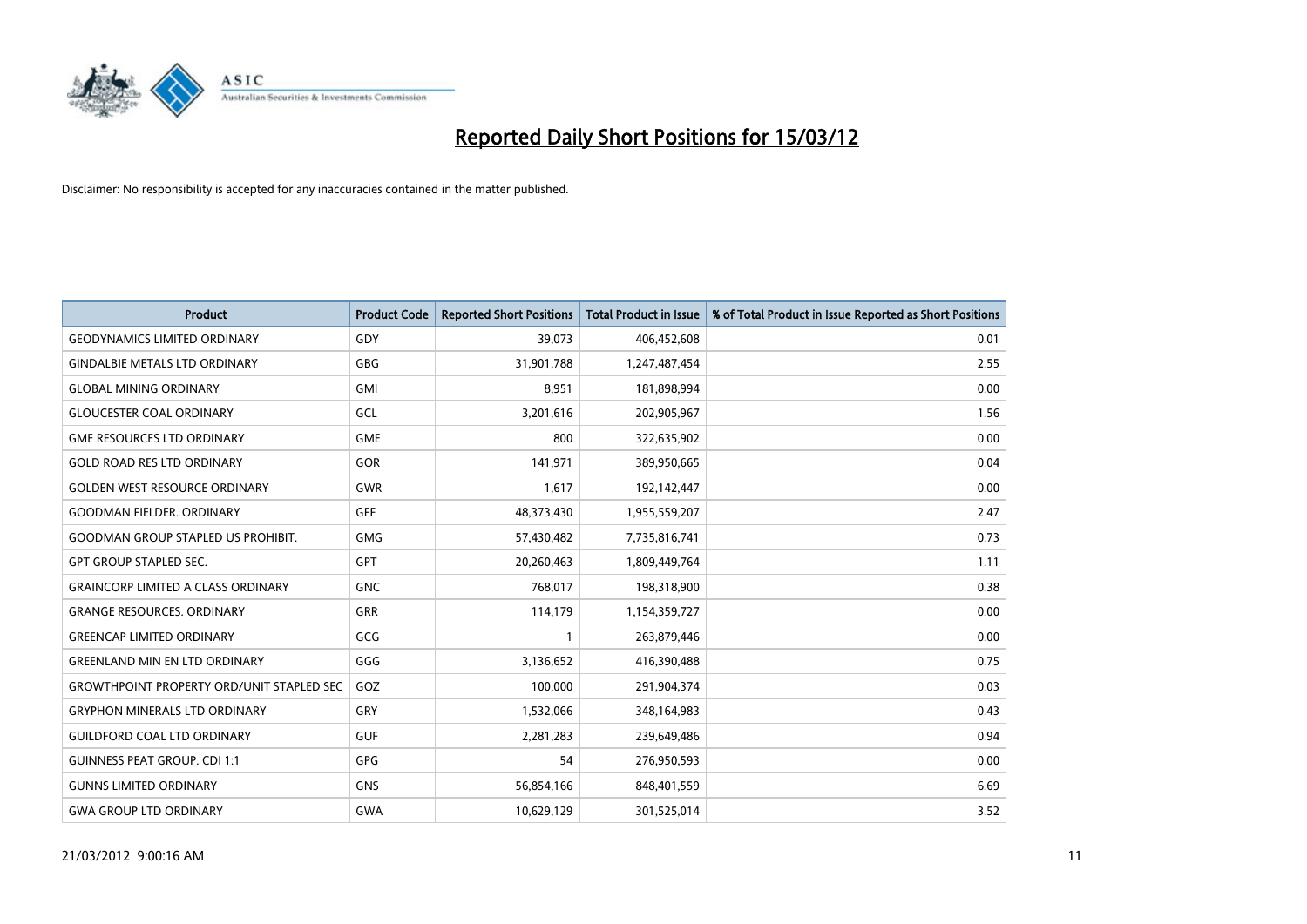

| <b>Product</b>                        | <b>Product Code</b> | <b>Reported Short Positions</b> | <b>Total Product in Issue</b> | % of Total Product in Issue Reported as Short Positions |
|---------------------------------------|---------------------|---------------------------------|-------------------------------|---------------------------------------------------------|
| HARVEY NORMAN ORDINARY                | <b>HVN</b>          | 75,937,854                      | 1,062,316,784                 | 7.16                                                    |
| HASTIE GROUP LIMITED ORDINARY         | <b>HST</b>          | 318,912                         | 137,353,504                   | 0.22                                                    |
| HASTINGS DIVERSIFIED STAPLED SECURITY | <b>HDF</b>          | 902,226                         | 530,001,072                   | 0.16                                                    |
| HAVILAH RESOURCES NL ORDINARY         | <b>HAV</b>          | 75,177                          | 101,311,223                   | 0.07                                                    |
| <b>HEARTWARE INT INC CDI 35:1</b>     | <b>HIN</b>          | 272,008                         | 43,772,855                    | 0.62                                                    |
| <b>HENDERSON GROUP CDI 1:1</b>        | <b>HGG</b>          | 17,436,986                      | 653,764,818                   | 2.65                                                    |
| HFA HOLDINGS LIMITED ORDINARY         | <b>HFA</b>          | 8,273                           | 117,332,831                   | 0.00                                                    |
| <b>HIGHLANDS PACIFIC ORDINARY</b>     | <b>HIG</b>          | 2,623,497                       | 686,202,481                   | 0.38                                                    |
| HILLGROVE RES LTD ORDINARY            | <b>HGO</b>          | 6,760,726                       | 793,698,575                   | 0.85                                                    |
| HILLS HOLDINGS LTD ORDINARY           | <b>HIL</b>          | 3,426,499                       | 246,349,244                   | 1.38                                                    |
| HORIZON OIL LIMITED ORDINARY          | <b>HZN</b>          | 21,596,324                      | 1,130,811,515                 | 1.90                                                    |
| <b>IINET LIMITED ORDINARY</b>         | <b>IIN</b>          | 139,355                         | 160,968,847                   | 0.09                                                    |
| <b>ILUKA RESOURCES ORDINARY</b>       | <b>ILU</b>          | 22,484,013                      | 418,700,517                   | 5.35                                                    |
| <b>IMDEX LIMITED ORDINARY</b>         | <b>IMD</b>          | 1,340,676                       | 205,055,435                   | 0.65                                                    |
| IMF (AUSTRALIA) LTD ORDINARY          | <b>IMF</b>          | 370,632                         | 123,828,193                   | 0.29                                                    |
| <b>IMX RESOURCES LTD ORDINARY</b>     | <b>IXR</b>          | 20,000                          | 262,612,803                   | 0.01                                                    |
| <b>INCITEC PIVOT ORDINARY</b>         | IPL                 | 4,734,713                       | 1,628,730,107                 | 0.28                                                    |
| INDEPENDENCE GROUP ORDINARY           | <b>IGO</b>          | 5,904,867                       | 232,882,535                   | 2.52                                                    |
| <b>INDOPHIL RESOURCES ORDINARY</b>    | <b>IRN</b>          | 1,397,211                       | 1,203,146,194                 | 0.09                                                    |
| INDUSTREA LIMITED ORDINARY            | IDL                 | 1,833,510                       | 368,992,435                   | 0.50                                                    |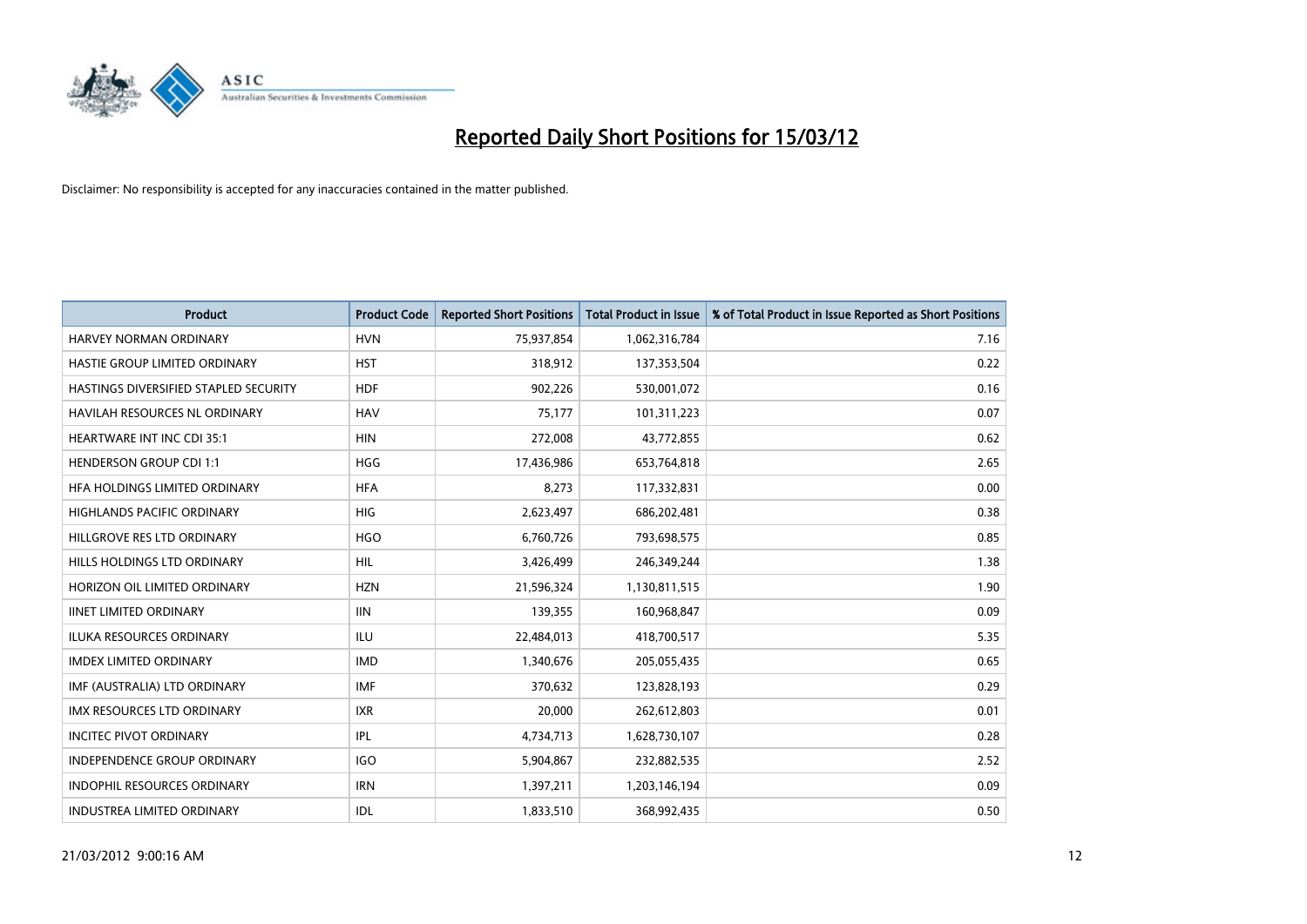

| <b>Product</b>                            | <b>Product Code</b> | <b>Reported Short Positions</b> | <b>Total Product in Issue</b> | % of Total Product in Issue Reported as Short Positions |
|-------------------------------------------|---------------------|---------------------------------|-------------------------------|---------------------------------------------------------|
| <b>INFIGEN ENERGY STAPLED SECURITIES</b>  | <b>IFN</b>          | 4,731,299                       | 762,265,972                   | 0.63                                                    |
| ING RE COM GROUP STAPLED SECURITIES       | ILF                 | 3,583                           | 441,029,194                   | 0.00                                                    |
| <b>INSURANCE AUSTRALIA ORDINARY</b>       | IAG                 | 11,340,647                      | 2,079,034,021                 | 0.51                                                    |
| <b>INTEGRA MINING LTD, ORDINARY</b>       | <b>IGR</b>          | 6,976,575                       | 846,293,881                   | 0.82                                                    |
| <b>INTREPID MINES ORDINARY</b>            | <b>IAU</b>          | 2,749,168                       | 524,401,963                   | 0.53                                                    |
| INVESTA OFFICE FUND STAPLED SECURITIES    | <b>IOF</b>          | 5,455,154                       | 2,657,463,999                 | 0.20                                                    |
| <b>INVOCARE LIMITED ORDINARY</b>          | <b>IVC</b>          | 1,769,113                       | 110,030,298                   | 1.61                                                    |
| ION LIMITED ORDINARY                      | <b>ION</b>          | 164,453                         | 256,365,105                   | 0.06                                                    |
| <b>IOOF HOLDINGS LTD ORDINARY</b>         | IFL                 | 696,362                         | 229,794,395                   | 0.29                                                    |
| <b>IRESS MARKET TECH. ORDINARY</b>        | <b>IRE</b>          | 1,628,999                       | 127,036,010                   | 1.29                                                    |
| <b>IRON ORE HOLDINGS ORDINARY</b>         | <b>IOH</b>          | 35,325                          | 166,137,005                   | 0.02                                                    |
| ISHARES MSCI AUS 200 ISHARES MSCI AUS 200 | IOZ                 | 74,060                          | 4,352,373                     | 1.70                                                    |
| ISHARES S&P HIGH DIV ISHARES S&P HIGH DIV | <b>IHD</b>          | 98,652                          | 2,903,027                     | 3.40                                                    |
| ISHARES SMALL ORDS ISHARES SMALL ORDS     | <b>ISO</b>          | 618,318                         | 5,703,165                     | 10.84                                                   |
| <b>IVANHOE AUSTRALIA ORDINARY</b>         | <b>IVA</b>          | 2,040,266                       | 552,735,295                   | 0.37                                                    |
| <b>JACKA RESOURCES LTD ORDINARY</b>       | <b>JKA</b>          | 1,493,893                       | 175,465,377                   | 0.85                                                    |
| JAMES HARDIE INDUST CHESS DEPOSITARY INT  | <b>IHX</b>          | 16,160,930                      | 436,237,083                   | 3.67                                                    |
| <b>JAMESON RESOURCES ORDINARY</b>         | JAL                 | 1,600,000                       | 154,783,676                   | 1.03                                                    |
| <b>JB HI-FI LIMITED ORDINARY</b>          | <b>JBH</b>          | 20,848,196                      | 98,850,643                    | 21.08                                                   |
| <b>JUPITER MINES ORDINARY</b>             | <b>IMS</b>          | 349                             | 1,806,834,044                 | 0.00                                                    |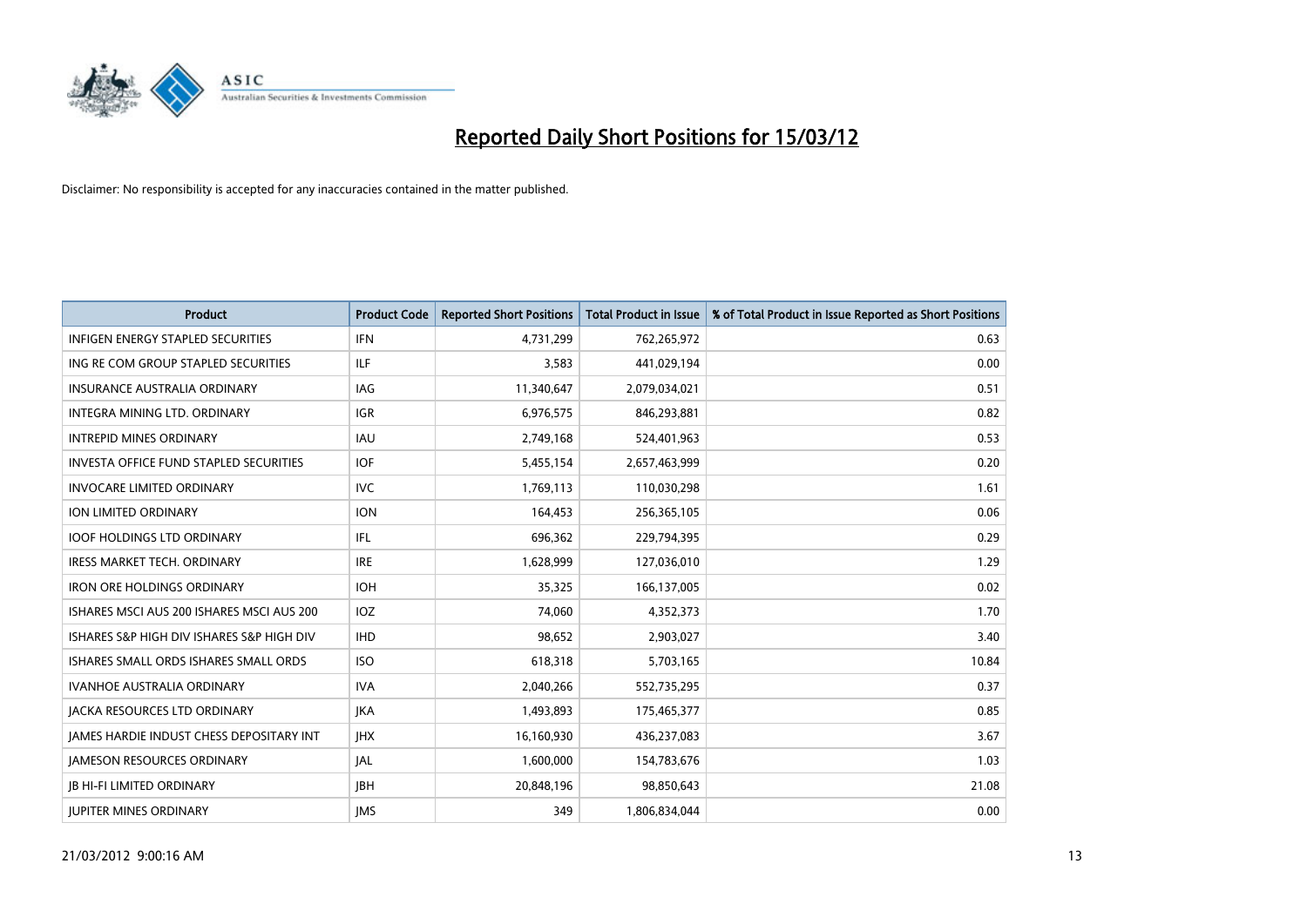

| <b>Product</b>                        | <b>Product Code</b> | <b>Reported Short Positions</b> | <b>Total Product in Issue</b> | % of Total Product in Issue Reported as Short Positions |
|---------------------------------------|---------------------|---------------------------------|-------------------------------|---------------------------------------------------------|
| <b>KAGARA LTD ORDINARY</b>            | <b>KZL</b>          | 15,113,958                      | 798,953,117                   | 1.87                                                    |
| KANGAROO RES LTD ORDINARY             | <b>KRL</b>          | 70,260                          | 3,434,430,012                 | 0.00                                                    |
| KAROON GAS AUSTRALIA ORDINARY         | <b>KAR</b>          | 1,830,130                       | 221,420,769                   | 0.80                                                    |
| KATHMANDU HOLD LTD ORDINARY           | <b>KMD</b>          | 1,273,110                       | 200,000,000                   | 0.63                                                    |
| <b>KBL MINING LIMITED ORDINARY</b>    | <b>KBL</b>          | 1,820                           | 240,146,268                   | 0.00                                                    |
| KENTOR GOLD LIMITED ORDINARY          | KGL                 | 22,190                          | 106,209,874                   | 0.02                                                    |
| <b>KEYBRIDGE CAPITAL ORDINARY</b>     | <b>KBC</b>          | 5,999                           | 172,070,564                   | 0.00                                                    |
| KINGSGATE CONSOLID. ORDINARY          | <b>KCN</b>          | 4,356,945                       | 150,876,565                   | 2.87                                                    |
| KINGSROSE MINING LTD ORDINARY         | <b>KRM</b>          | 128,569                         | 275,824,541                   | 0.04                                                    |
| LEIGHTON HOLDINGS ORDINARY            | LEI                 | 7,518,060                       | 337,087,596                   | 2.21                                                    |
| LEND LEASE GROUP UNIT/ORD STAPLED     | LLC                 | 2,341,437                       | 571,804,090                   | 0.41                                                    |
| LINC ENERGY LTD ORDINARY              | <b>LNC</b>          | 15,501,963                      | 504,487,631                   | 3.06                                                    |
| LYCOPODIUM LIMITED ORDINARY           | LYL                 | 3,015                           | 38,655,103                    | 0.01                                                    |
| LYNAS CORPORATION ORDINARY            | <b>LYC</b>          | 136,899,728                     | 1,714,396,913                 | 7.98                                                    |
| M2 TELECOMMUNICATION ORDINARY         | <b>MTU</b>          | 238,453                         | 124,543,385                   | 0.18                                                    |
| MACMAHON HOLDINGS ORDINARY            | <b>MAH</b>          | 4,147,020                       | 738,631,705                   | 0.56                                                    |
| MACO ATLAS ROADS GRP ORDINARY STAPLED | <b>MQA</b>          | 12,645,755                      | 464,279,594                   | 2.73                                                    |
| MACQUARIE GROUP LTD ORDINARY          | <b>MQG</b>          | 7,286,921                       | 348,584,383                   | 2.11                                                    |
| MARENGO MINING ORDINARY               | <b>MGO</b>          | 39,850                          | 1,002,559,863                 | 0.00                                                    |
| MATRIX C & E LTD ORDINARY             | <b>MCE</b>          | 452,205                         | 77,081,507                    | 0.60                                                    |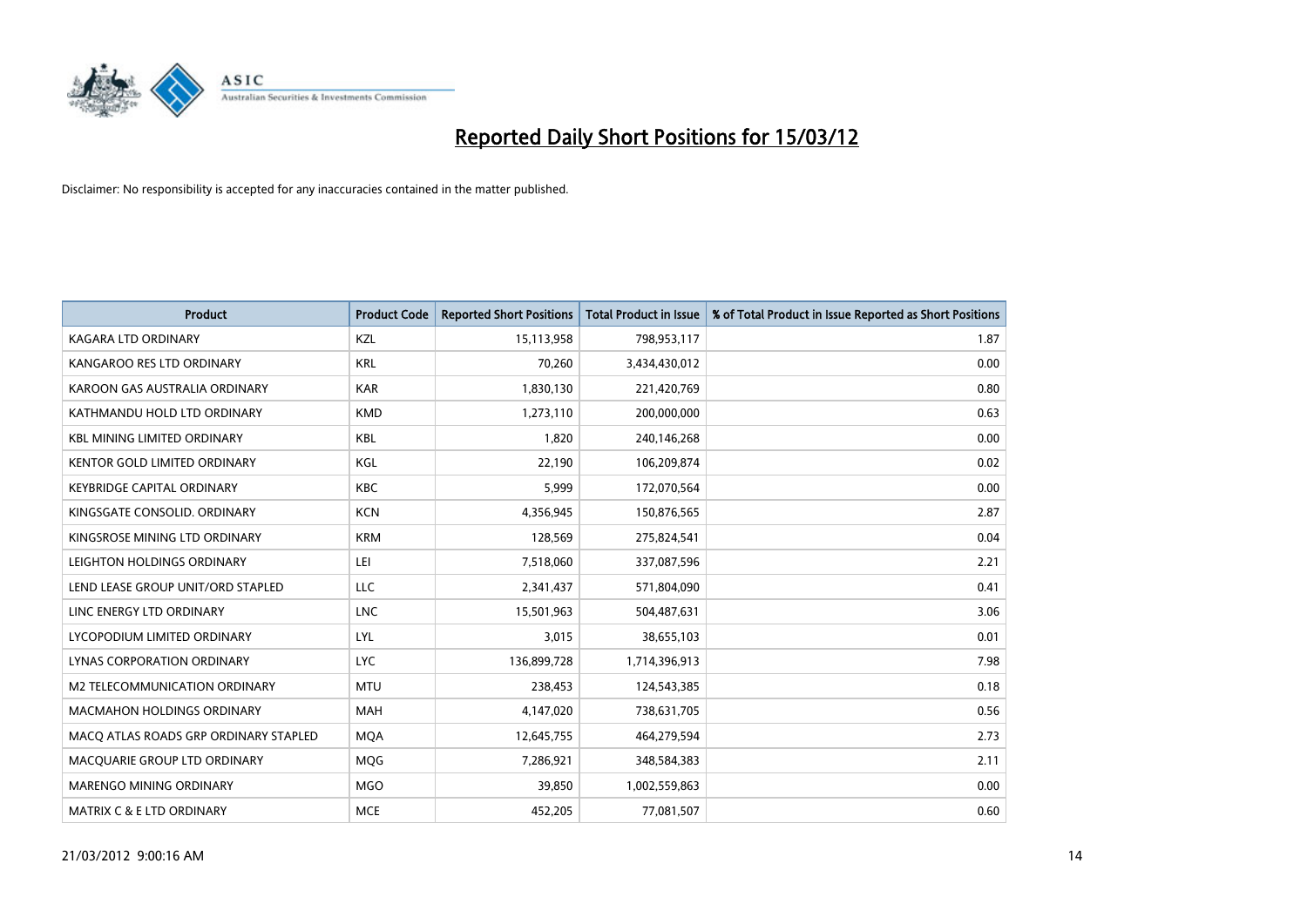

| <b>Product</b>                    | <b>Product Code</b> | <b>Reported Short Positions</b> | <b>Total Product in Issue</b> | % of Total Product in Issue Reported as Short Positions |
|-----------------------------------|---------------------|---------------------------------|-------------------------------|---------------------------------------------------------|
| <b>MAVERICK DRILLING ORDINARY</b> | <b>MAD</b>          | 5,603                           | 267,454,286                   | 0.00                                                    |
| MCMILLAN SHAKESPEARE ORDINARY     | <b>MMS</b>          | 264,454                         | 72,982,746                    | 0.35                                                    |
| MCPHERSON'S LTD ORDINARY          | <b>MCP</b>          | 14,050                          | 72,401,758                    | 0.02                                                    |
| MEDUSA MINING LTD ORDINARY        | <b>MML</b>          | 2,791,188                       | 188,903,911                   | 1.47                                                    |
| MELBOURNE IT LIMITED ORDINARY     | <b>MLB</b>          | 152,277                         | 81,352,178                    | 0.19                                                    |
| MEO AUSTRALIA LTD ORDINARY        | <b>MEO</b>          | 5,687,354                       | 539,913,260                   | 1.06                                                    |
| <b>MERMAID MARINE ORDINARY</b>    | <b>MRM</b>          | 808,265                         | 217,991,983                   | 0.36                                                    |
| MESOBLAST LIMITED ORDINARY        | <b>MSB</b>          | 15,174,030                      | 284,478,361                   | 5.37                                                    |
| METALS X LIMITED ORDINARY         | <b>MLX</b>          | 633,675                         | 1,320,540,009                 | 0.05                                                    |
| METCASH LIMITED ORDINARY          | <b>MTS</b>          | 34,017,251                      | 771,345,864                   | 4.36                                                    |
| METGASCO LIMITED ORDINARY         | <b>MEL</b>          | 350,331                         | 338,592,672                   | 0.10                                                    |
| METMINCO LIMITED ORDINARY         | <b>MNC</b>          | 1,528,903                       | 1,749,541,573                 | 0.08                                                    |
| MHM METALS LIMITED ORDINARY       | <b>MHM</b>          | 25,250                          | 104,185,268                   | 0.02                                                    |
| MICLYN EXP OFFSHR ORDINARY        | <b>MIO</b>          | 78,341                          | 278,515,705                   | 0.02                                                    |
| MILTON CORPORATION ORDINARY       | <b>MLT</b>          | 8,900                           | 121,625,655                   | 0.01                                                    |
| MINCOR RESOURCES NL ORDINARY      | <b>MCR</b>          | 1,653,966                       | 194,749,889                   | 0.84                                                    |
| MINERAL DEPOSITS ORDINARY         | <b>MDL</b>          | 178,271                         | 83,538,786                    | 0.21                                                    |
| MINERAL RESOURCES. ORDINARY       | <b>MIN</b>          | 618,000                         | 184,706,489                   | 0.33                                                    |
| MIRABELA NICKEL LTD ORDINARY      | <b>MBN</b>          | 11,748,831                      | 492,516,163                   | 2.40                                                    |
| MIRVAC GROUP STAPLED SECURITIES   | <b>MGR</b>          | 8,646,325                       | 3,416,996,915                 | 0.23                                                    |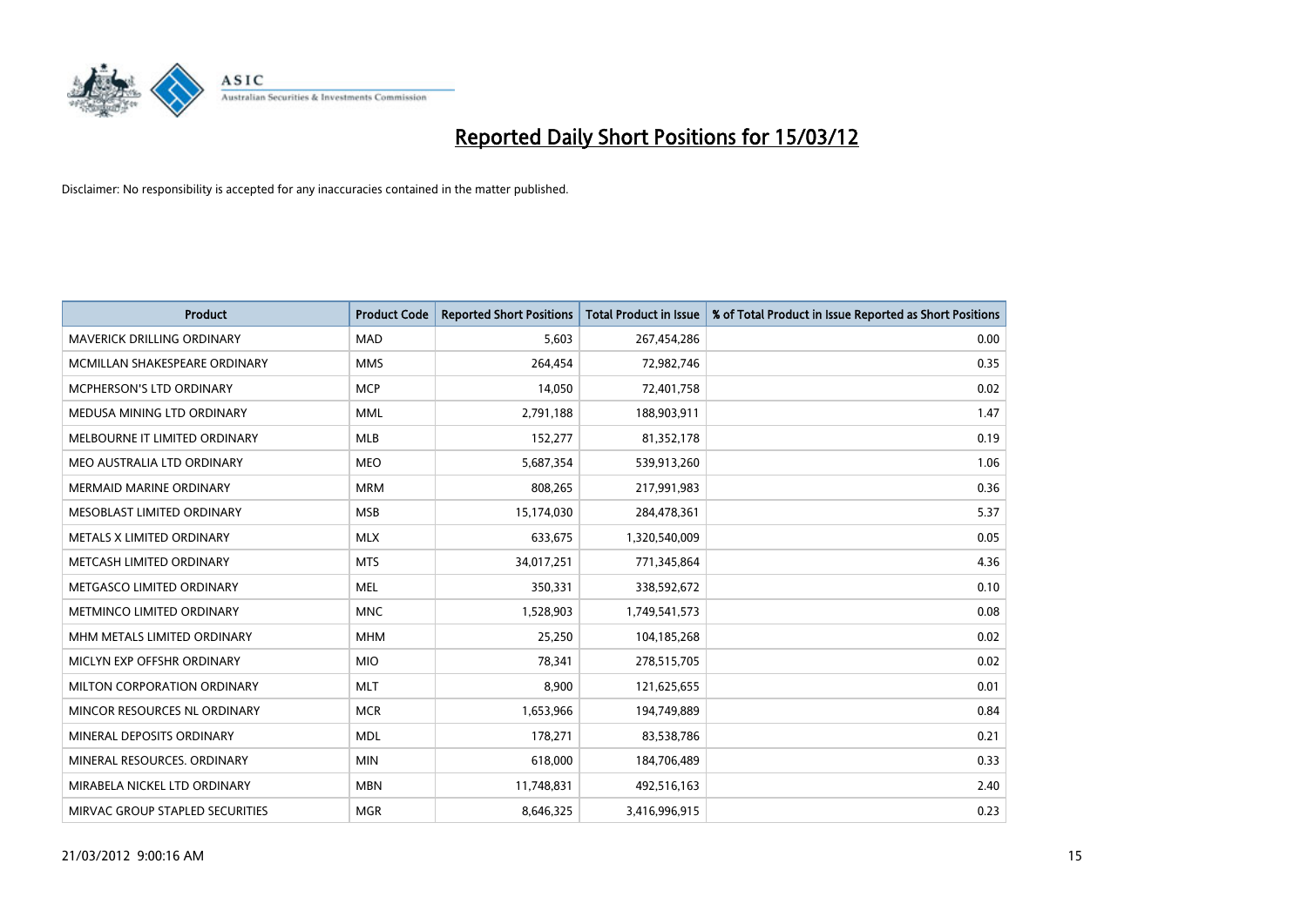

| <b>Product</b>                     | <b>Product Code</b> | <b>Reported Short Positions</b> | <b>Total Product in Issue</b> | % of Total Product in Issue Reported as Short Positions |
|------------------------------------|---------------------|---------------------------------|-------------------------------|---------------------------------------------------------|
| MOLOPO ENERGY LTD ORDINARY         | <b>MPO</b>          | 667,856                         | 245,579,810                   | 0.26                                                    |
| MOLY MINES LIMITED ORDINARY        | <b>MOL</b>          | 47,936                          | 384,893,989                   | 0.01                                                    |
| <b>MONADELPHOUS GROUP ORDINARY</b> | <b>MND</b>          | 1,526,220                       | 88,674,327                    | 1.72                                                    |
| MORTGAGE CHOICE LTD ORDINARY       | <b>MOC</b>          | 2,247,078                       | 120,319,572                   | 1.86                                                    |
| <b>MOUNT GIBSON IRON ORDINARY</b>  | MGX                 | 5,327,037                       | 1,082,570,693                 | 0.48                                                    |
| MULTIPLEX SITES SITES              | <b>MXUPA</b>        | 32                              | 4,500,000                     | 0.00                                                    |
| MURCHISON METALS LTD ORDINARY      | <b>MMX</b>          | 4,398,601                       | 449,867,777                   | 0.96                                                    |
| <b>MYER HOLDINGS LTD ORDINARY</b>  | <b>MYR</b>          | 67,440,737                      | 583,384,551                   | 11.55                                                   |
| <b>MYSTATE LIMITED ORDINARY</b>    | <b>MYS</b>          | 1,400                           | 86,963,862                    | 0.00                                                    |
| NATIONAL AUST, BANK ORDINARY       | <b>NAB</b>          | 15,157,903                      | 2,239,201,841                 | 0.63                                                    |
| NATURAL FUEL LIMITED ORDINARY      | <b>NFL</b>          |                                 | 1,121,912                     | 0.00                                                    |
| NAVIGATOR RESOURCES ORDINARY       | <b>NAV</b>          | 500                             | 2,222,216,576                 | 0.00                                                    |
| NAVITAS LIMITED ORDINARY           | <b>NVT</b>          | 8,132,205                       | 375,318,628                   | 2.14                                                    |
| NEON ENERGY LIMITED ORDINARY       | <b>NEN</b>          | 76,818                          | 436,414,518                   | 0.02                                                    |
| NEPTUNE MARINE ORDINARY            | <b>NMS</b>          | 182,253                         | 1,748,545,632                 | 0.01                                                    |
| NEW HOPE CORPORATION ORDINARY      | NHC                 | 575,426                         | 830,411,534                   | 0.06                                                    |
| NEWCREST MINING ORDINARY           | <b>NCM</b>          | 2,494,102                       | 764,960,000                   | 0.29                                                    |
| NEWS CORP A NON-VOTING CDI         | <b>NWSLV</b>        | 2,274,126                       | 1,665,097,873                 | 0.12                                                    |
| NEWS CORP B VOTING CDI             | <b>NWS</b>          | 3,486,895                       | 798,520,953                   | 0.45                                                    |
| NEXBIS LIMITED ORDINARY            | <b>NBS</b>          | 63,733                          | 798,356,704                   | 0.01                                                    |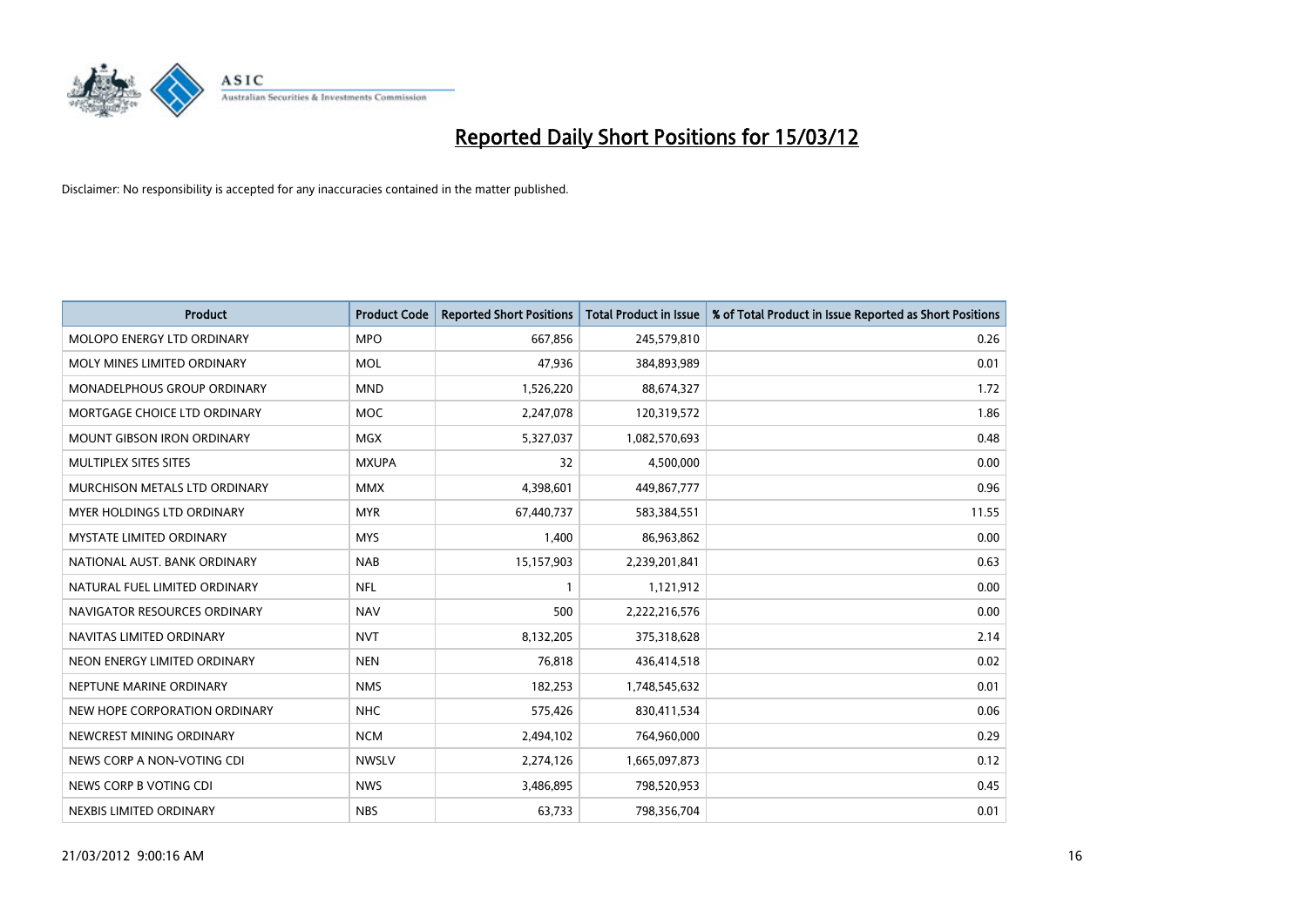

| <b>Product</b>                        | <b>Product Code</b> | <b>Reported Short Positions</b> | <b>Total Product in Issue</b> | % of Total Product in Issue Reported as Short Positions |
|---------------------------------------|---------------------|---------------------------------|-------------------------------|---------------------------------------------------------|
| NEXTDC LIMITED ORDINARY               | <b>NXT</b>          | 8,335                           | 123,533,558                   | 0.01                                                    |
| NEXUS ENERGY LIMITED ORDINARY         | <b>NXS</b>          | 5,019,161                       | 1,326,821,159                 | 0.37                                                    |
| NIB HOLDINGS LIMITED ORDINARY         | <b>NHF</b>          | 120,968                         | 466,502,955                   | 0.02                                                    |
| NIDO PETROLEUM ORDINARY               | <b>NDO</b>          | 105,313                         | 1,389,163,151                 | 0.01                                                    |
| NKWE PLATINUM 10C US COMMON           | <b>NKP</b>          | 1,049                           | 559,651,184                   | 0.00                                                    |
| NOBLE MINERAL RES ORDINARY            | <b>NMG</b>          | 1,183,674                       | 550,620,653                   | 0.21                                                    |
| NORTHERN IRON LTD ORDINARY            | <b>NFE</b>          | 688,077                         | 369,980,113                   | 0.19                                                    |
| NRW HOLDINGS LIMITED ORDINARY         | <b>NWH</b>          | 323,272                         | 278,888,011                   | 0.11                                                    |
| NUCOAL RESOURCES LTD ORDINARY         | <b>NCR</b>          | 289,036                         | 747,499,169                   | 0.04                                                    |
| NUFARM LIMITED ORDINARY               | <b>NUF</b>          | 3,982,235                       | 262,018,057                   | 1.52                                                    |
| OAKTON LIMITED ORDINARY               | <b>OKN</b>          | 1,108,544                       | 93,800,235                    | 1.18                                                    |
| OCEANAGOLD CORP. CHESS DEPOSITARY INT | <b>OGC</b>          | 1,116,036                       | 262,827,709                   | 0.42                                                    |
| OCEANIA CAPITAL LTD ORDINARY          | <b>OCP</b>          | 2,500                           | 25,677,757                    | 0.01                                                    |
| OIL SEARCH LTD ORDINARY               | OSH                 | 8,587,177                       | 1,325,155,171                 | 0.62                                                    |
| OM HOLDINGS LIMITED ORDINARY          | <b>OMH</b>          | 5,238,821                       | 604,105,150                   | 0.87                                                    |
| <b>ONESTEEL LIMITED ORDINARY</b>      | OST                 | 34,507,351                      | 1,342,393,583                 | 2.53                                                    |
| ORICA LIMITED ORDINARY                | ORI                 | 4,148,323                       | 365,007,037                   | 1.15                                                    |
| ORIGIN ENERGY ORDINARY                | <b>ORG</b>          | 4,889,297                       | 1,086,248,519                 | 0.44                                                    |
| OROCOBRE LIMITED ORDINARY             | <b>ORE</b>          | 69,087                          | 103,195,029                   | 0.07                                                    |
| OROTONGROUP LIMITED ORDINARY          | ORL                 |                                 | 40,880,902                    | 0.00                                                    |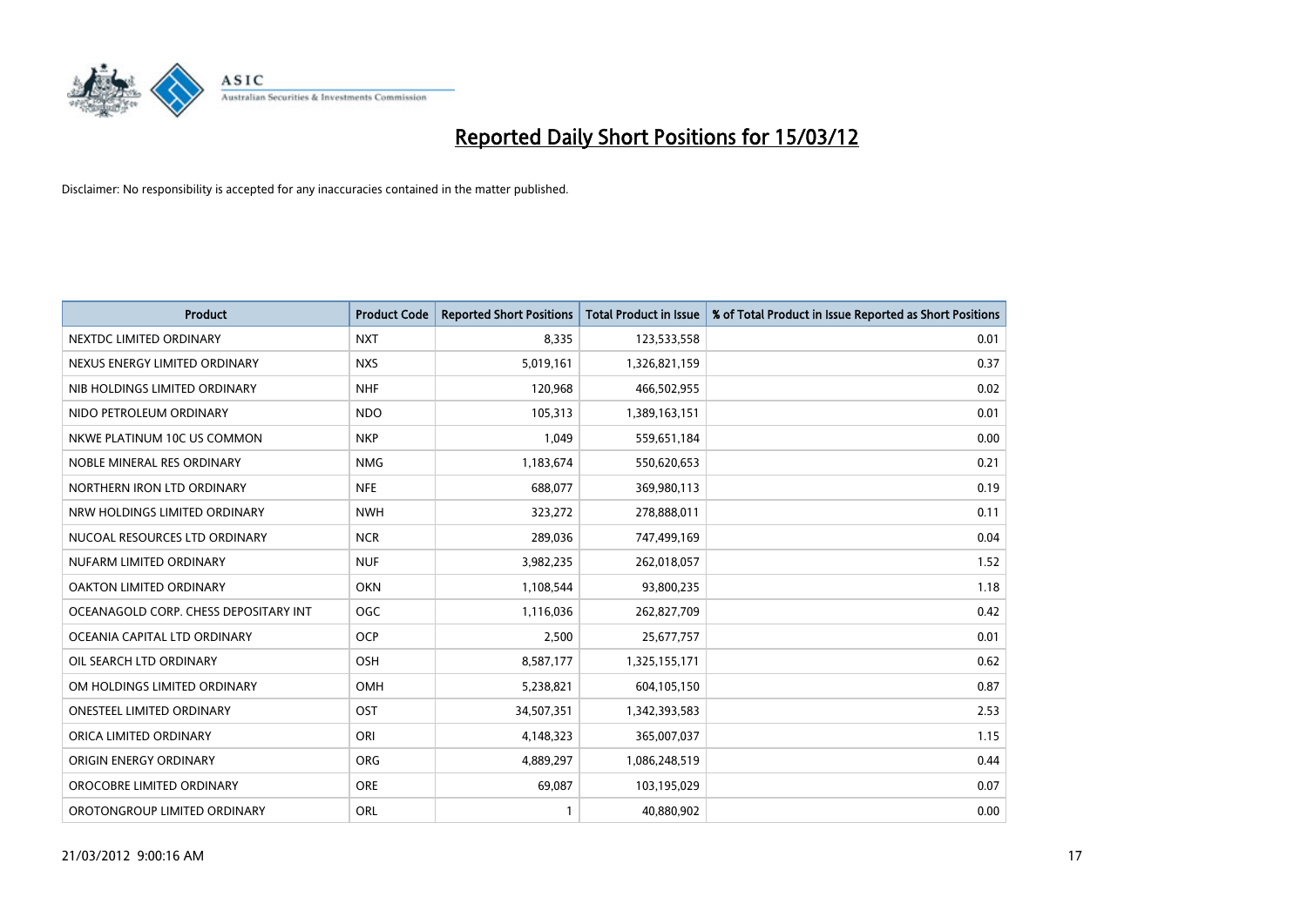

| <b>Product</b>                | <b>Product Code</b> | <b>Reported Short Positions</b> | <b>Total Product in Issue</b> | % of Total Product in Issue Reported as Short Positions |
|-------------------------------|---------------------|---------------------------------|-------------------------------|---------------------------------------------------------|
| OTTO ENERGY LIMITED ORDINARY  | <b>OEL</b>          | 109,204                         | 1,138,290,071                 | 0.01                                                    |
| OZ MINERALS ORDINARY          | OZL                 | 7,514,698                       | 313,266,898                   | 2.40                                                    |
| PACIFIC BRANDS ORDINARY       | <b>PBG</b>          | 5,888,685                       | 912,915,695                   | 0.65                                                    |
| PALADIN ENERGY LTD ORDINARY   | <b>PDN</b>          | 30,974,354                      | 835,645,290                   | 3.72                                                    |
| PANAUST LIMITED ORDINARY      | <b>PNA</b>          | 9,421,582                       | 602,450,076                   | 1.56                                                    |
| PANORAMIC RESOURCES ORDINARY  | PAN                 | 545,967                         | 207,050,710                   | 0.26                                                    |
| PAPERLINX LIMITED ORDINARY    | <b>PPX</b>          | 8,853,710                       | 609,280,761                   | 1.45                                                    |
| PAPILLON RES LTD ORDINARY     | PIR                 | 69,309                          | 239,300,009                   | 0.03                                                    |
| PATTIES FOODS LTD ORDINARY    | PFL                 | 1,118                           | 138,989,223                   | 0.00                                                    |
| PEET LIMITED ORDINARY         | <b>PPC</b>          | 246,023                         | 320,170,604                   | 0.08                                                    |
| PENINSULA ENERGY LTD ORDINARY | <b>PEN</b>          | 3,851,485                       | 2,141,017,026                 | 0.18                                                    |
| PERILYA LIMITED ORDINARY      | PEM                 | 9,940                           | 769,316,426                   | 0.00                                                    |
| PERPETUAL LIMITED ORDINARY    | PPT                 | 2,332,403                       | 41,980,678                    | 5.55                                                    |
| PERSEUS MINING LTD ORDINARY   | PRU                 | 6,567,956                       | 457,562,088                   | 1.42                                                    |
| PETSEC ENERGY ORDINARY        | <b>PSA</b>          | 223,332                         | 235,283,622                   | 0.09                                                    |
| PHARMAXIS LTD ORDINARY        | <b>PXS</b>          | 1,223,678                       | 305,890,989                   | 0.40                                                    |
| PHOTON GROUP LTD ORDINARY     | PGA                 | 1,250,510                       | 1,540,886,866                 | 0.08                                                    |
| PLATINUM ASSET ORDINARY       | <b>PTM</b>          | 8,250,198                       | 561,347,878                   | 1.47                                                    |
| PLATINUM AUSTRALIA ORDINARY   | <b>PLA</b>          | 3,436,620                       | 504,968,043                   | 0.69                                                    |
| PLATINUM CAPITAL LTD ORDINARY | <b>PMC</b>          |                                 | 165,776,239                   | 0.00                                                    |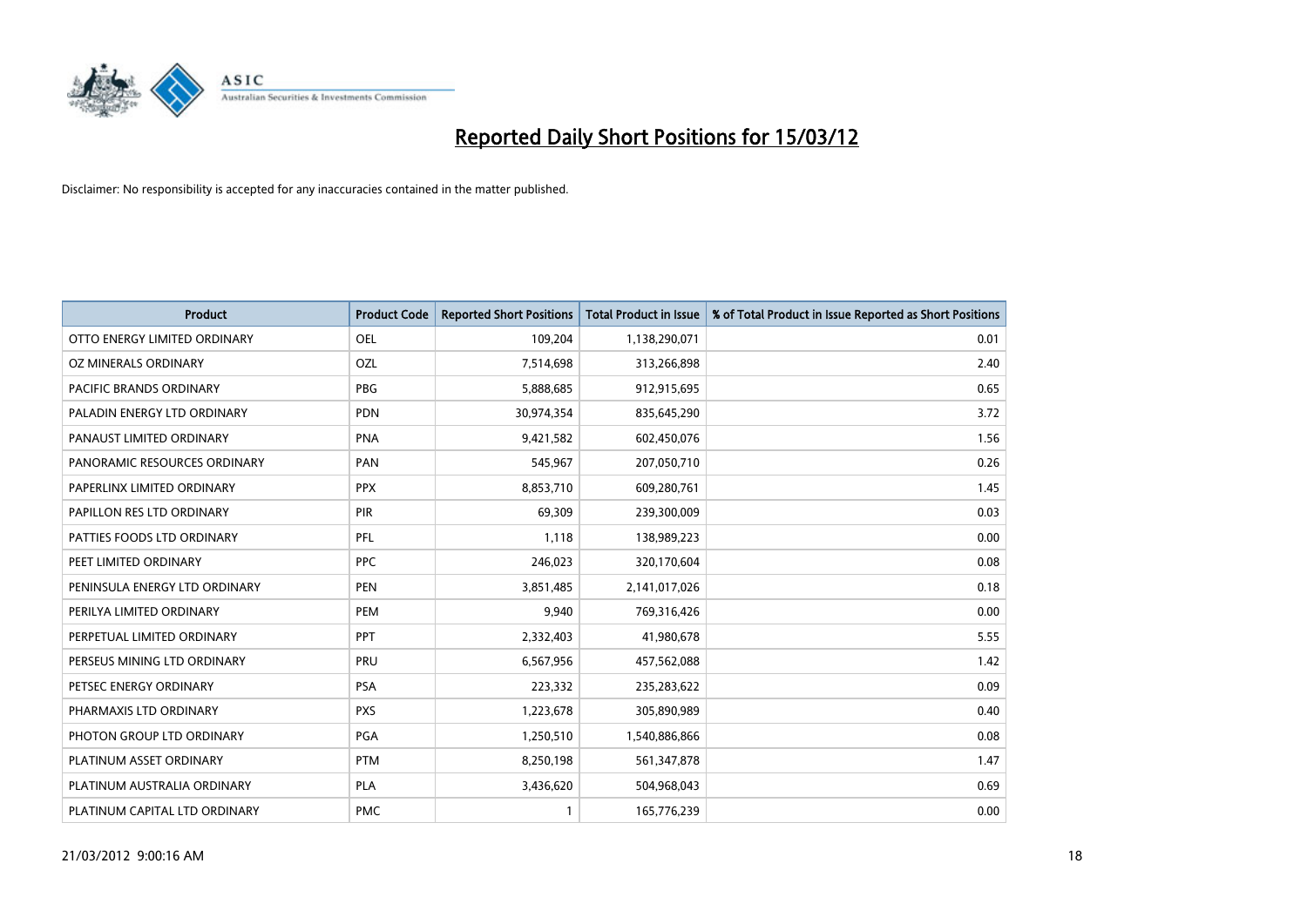

| <b>Product</b>                      | <b>Product Code</b> | <b>Reported Short Positions</b> | <b>Total Product in Issue</b> | % of Total Product in Issue Reported as Short Positions |
|-------------------------------------|---------------------|---------------------------------|-------------------------------|---------------------------------------------------------|
| PMI GOLD CORP CDI 1:1               | <b>PVM</b>          | 26,015                          | 58,931,262                    | 0.04                                                    |
| PMP LIMITED ORDINARY                | <b>PMP</b>          | 29,265                          | 325,461,328                   | 0.01                                                    |
| PORT BOUVARD LIMITED ORDINARY       | PBD                 | 6,754                           | 593,868,295                   | 0.00                                                    |
| PREMIER INVESTMENTS ORDINARY        | <b>PMV</b>          | 549,821                         | 155,062,831                   | 0.35                                                    |
| PRIMA BIOMED LTD ORDINARY           | <b>PRR</b>          | 5,690,967                       | 1,064,963,388                 | 0.53                                                    |
| PRIMARY HEALTH CARE ORDINARY        | <b>PRY</b>          | 11,318,256                      | 500,386,679                   | 2.26                                                    |
| PRIME MEDIA GRP LTD ORDINARY        | <b>PRT</b>          | 2                               | 366,330,303                   | 0.00                                                    |
| PRIMEAG AUSTRALIA ORDINARY          | PAG                 | 21,229                          | 266,394,444                   | 0.01                                                    |
| PROGEN PHARMACEUTIC ORDINARY        | PGL                 | 151,596                         | 24,709,097                    | 0.61                                                    |
| PROGRAMMED ORDINARY                 | <b>PRG</b>          | 530,462                         | 118, 173, 778                 | 0.43                                                    |
| PSIVIDA CORP CDI 1:1                | <b>PVA</b>          | 6,878                           | 8,973,987                     | 0.08                                                    |
| OANTAS AIRWAYS ORDINARY             | QAN                 | 41,285,936                      | 2,265,123,620                 | 1.82                                                    |
| OBE INSURANCE GROUP ORDINARY        | <b>OBE</b>          | 28,086,011                      | 1,157,601,767                 | 2.38                                                    |
| OR NATIONAL LIMITED ORDINARY        | <b>ORN</b>          | 13,638,888                      | 2,440,000,000                 | 0.57                                                    |
| ORXPHARMA LTD ORDINARY              | QRX                 | 673,543                         | 144,459,706                   | 0.46                                                    |
| <b>QUBE LOGISTICS HLDG ORDINARY</b> | <b>QUB</b>          | 1,789,735                       | 889,404,644                   | 0.18                                                    |
| RAMELIUS RESOURCES ORDINARY         | <b>RMS</b>          | 989,953                         | 335,775,519                   | 0.29                                                    |
| RAMSAY HEALTH CARE ORDINARY         | <b>RHC</b>          | 1,632,904                       | 202,081,252                   | 0.79                                                    |
| <b>RCR TOMLINSON ORDINARY</b>       | <b>RCR</b>          | 68,067                          | 134,028,849                   | 0.05                                                    |
| <b>REA GROUP ORDINARY</b>           | <b>REA</b>          | 500,744                         | 131,714,699                   | 0.39                                                    |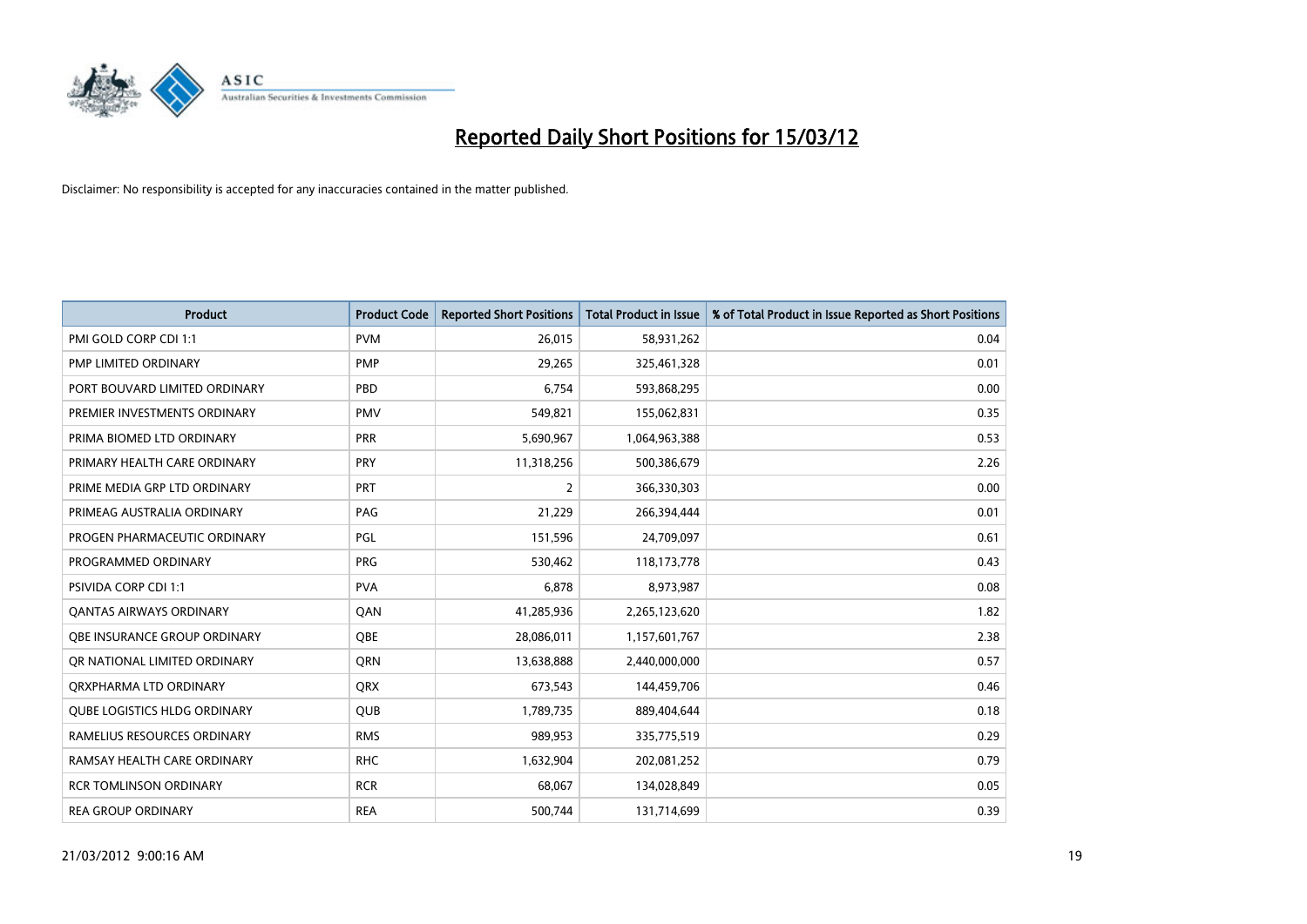

| Product                             | <b>Product Code</b> | <b>Reported Short Positions</b> | <b>Total Product in Issue</b> | % of Total Product in Issue Reported as Short Positions |
|-------------------------------------|---------------------|---------------------------------|-------------------------------|---------------------------------------------------------|
| <b>RECKON LIMITED ORDINARY</b>      | <b>RKN</b>          | 805,121                         | 132,839,672                   | 0.61                                                    |
| <b>RED FORK ENERGY ORDINARY</b>     | <b>RFE</b>          | 12,928                          | 310,229,853                   | 0.00                                                    |
| REDBANK ENERGY LTD ORDINARY         | <b>AEI</b>          | 19                              | 786,287                       | 0.00                                                    |
| REED RESOURCES LTD ORDINARY         | <b>RDR</b>          | 268,204                         | 264,742,501                   | 0.10                                                    |
| REGIONAL EXPRESS ORDINARY           | <b>REX</b>          | 800                             | 121,254,902                   | 0.00                                                    |
| <b>REGIS RESOURCES ORDINARY</b>     | <b>RRL</b>          | 2,395,088                       | 439,461,863                   | 0.53                                                    |
| RESMED INC CDI 10:1                 | <b>RMD</b>          | 4,701,358                       | 1,556,242,300                 | 0.30                                                    |
| RESOLUTE MINING ORDINARY            | <b>RSG</b>          | 1,484,352                       | 655,756,462                   | 0.21                                                    |
| RESOURCE AND INVEST. ORDINARY       | <b>RNI</b>          | 62,500                          | 124,984,308                   | 0.05                                                    |
| <b>RESOURCE GENERATION ORDINARY</b> | <b>RES</b>          | 157,911                         | 262,895,652                   | 0.06                                                    |
| REVERSE CORP LIMITED ORDINARY       | <b>REF</b>          | 25,141                          | 92,382,175                    | 0.03                                                    |
| REX MINERALS LIMITED ORDINARY       | <b>RXM</b>          | 1,074,282                       | 153,847,284                   | 0.69                                                    |
| <b>RHG LIMITED ORDINARY</b>         | <b>RHG</b>          | 31,776                          | 308,483,177                   | 0.01                                                    |
| <b>RIALTO ENERGY ORDINARY</b>       | <b>RIA</b>          | 639,317                         | 600,310,224                   | 0.11                                                    |
| RIDLEY CORPORATION ORDINARY         | <b>RIC</b>          | 50,899                          | 307,817,071                   | 0.01                                                    |
| RIO TINTO LIMITED ORDINARY          | <b>RIO</b>          | 20,759,807                      | 435,758,720                   | 4.73                                                    |
| RIVERCITY MOTORWAY STAPLED          | <b>RCY</b>          | 132,000                         | 957,010,115                   | 0.01                                                    |
| ROC OIL COMPANY ORDINARY            | <b>ROC</b>          | 4,317,533                       | 682,506,352                   | 0.63                                                    |
| ROYAL WOLF HOLDINGS ORDINARY        | <b>RWH</b>          | 60,000                          | 100,387,052                   | 0.06                                                    |
| <b>RURALCO HOLDINGS ORDINARY</b>    | <b>RHL</b>          | 12,000                          | 55,019,284                    | 0.02                                                    |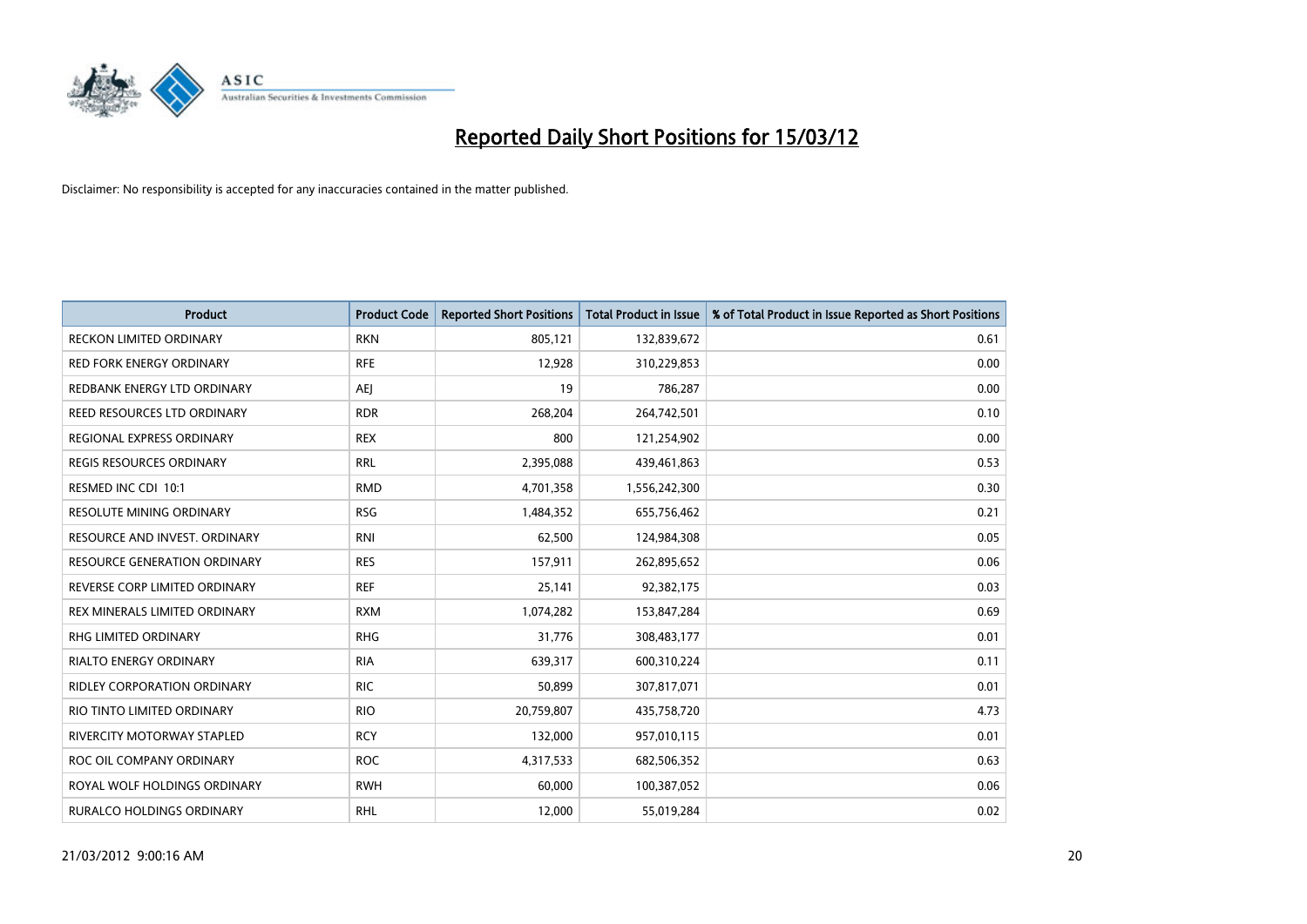

| <b>Product</b>                | <b>Product Code</b> | <b>Reported Short Positions</b> | <b>Total Product in Issue</b> | % of Total Product in Issue Reported as Short Positions |
|-------------------------------|---------------------|---------------------------------|-------------------------------|---------------------------------------------------------|
| SAI GLOBAL LIMITED ORDINARY   | SAI                 | 2,597,034                       | 202,469,239                   | 1.29                                                    |
| SALMAT LIMITED ORDINARY       | <b>SLM</b>          | 166,151                         | 159,802,174                   | 0.10                                                    |
| SAMSON OIL & GAS LTD ORDINARY | SSN                 | 2,876,836                       | 1,757,456,009                 | 0.15                                                    |
| SANDFIRE RESOURCES ORDINARY   | <b>SFR</b>          | 1,021,998                       | 151,152,635                   | 0.68                                                    |
| SANTOS LTD ORDINARY           | <b>STO</b>          | 16,574,926                      | 942,518,741                   | 1.73                                                    |
| SARACEN MINERAL ORDINARY      | <b>SAR</b>          | 463,552                         | 593,993,240                   | 0.08                                                    |
| SEDGMAN LIMITED ORDINARY      | <b>SDM</b>          | 194,089                         | 212,715,619                   | 0.09                                                    |
| SEEK LIMITED ORDINARY         | <b>SEK</b>          | 15,174,042                      | 337,101,307                   | 4.48                                                    |
| SEGUE RESOURCES ORDINARY      | <b>SEG</b>          | 16.118                          | 531,348,756                   | 0.00                                                    |
| SENETAS CORPORATION ORDINARY  | <b>SEN</b>          | 756,999                         | 463,105,195                   | 0.16                                                    |
| SENEX ENERGY LIMITED ORDINARY | SXY                 | 1,041,339                       | 923,847,416                   | 0.11                                                    |
| SERVCORP LIMITED ORDINARY     | SRV                 | 26,183                          | 98,440,807                    | 0.03                                                    |
| SERVICE STREAM ORDINARY       | SSM                 | 344,663                         | 283,418,867                   | 0.12                                                    |
| SEVEN GROUP HOLDINGS ORDINARY | <b>SVW</b>          | 983,154                         | 306,910,281                   | 0.30                                                    |
| SEVEN WEST MEDIA LTD ORDINARY | <b>SWM</b>          | 10,496,483                      | 645,719,542                   | 1.62                                                    |
| SIGMA PHARMACEUTICAL ORDINARY | <b>SIP</b>          | 12,825,308                      | 1,178,626,572                 | 1.10                                                    |
| SIHAYO GOLD LIMITED ORDINARY  | SIH                 | 249,154                         | 703,711,146                   | 0.04                                                    |
| SILEX SYSTEMS ORDINARY        | <b>SLX</b>          | 560,495                         | 170,133,997                   | 0.32                                                    |
| SILVER LAKE RESOURCE ORDINARY | <b>SLR</b>          | 210,782                         | 220,264,064                   | 0.10                                                    |
| SIMS METAL MGMT LTD ORDINARY  | SGM                 | 6,396,505                       | 205,856,443                   | 3.09                                                    |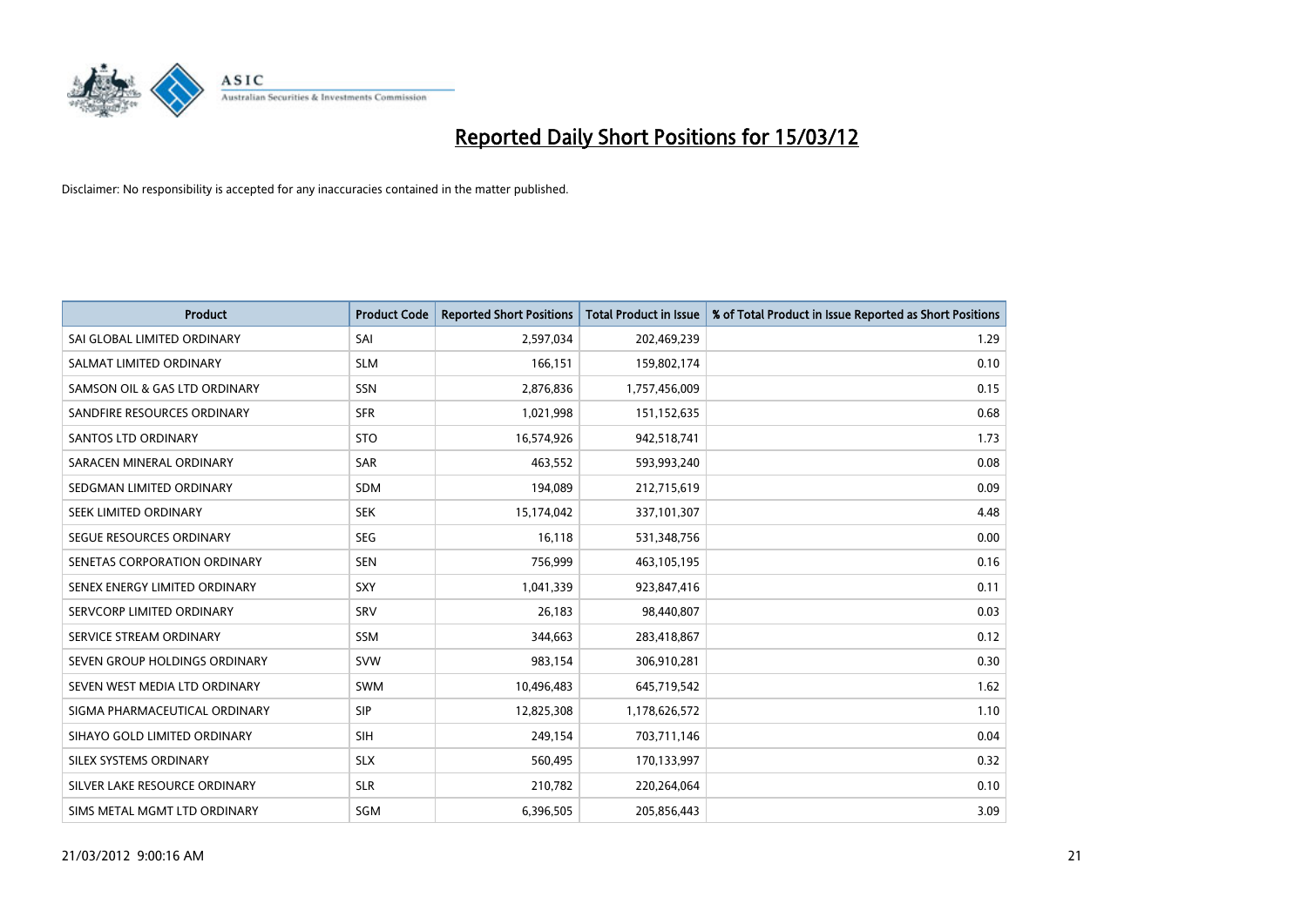

| <b>Product</b>                           | <b>Product Code</b> | <b>Reported Short Positions</b> | <b>Total Product in Issue</b> | % of Total Product in Issue Reported as Short Positions |
|------------------------------------------|---------------------|---------------------------------|-------------------------------|---------------------------------------------------------|
| SINGAPORE TELECOMM. CHESS DEPOSITARY INT | SGT                 | 9,561,715                       | 176,974,336                   | 5.39                                                    |
| SIRIUS RESOURCES NL ORDINARY             | <b>SIR</b>          | 82,500                          | 150,934,586                   | 0.05                                                    |
| SIRTEX MEDICAL ORDINARY                  | <b>SRX</b>          | 960                             | 55,768,136                    | 0.00                                                    |
| SKILLED GROUP LTD ORDINARY               | <b>SKE</b>          | 1,716,454                       | 233,487,276                   | 0.74                                                    |
| SKY CITY ENTERTAIN, ORDINARY             | <b>SKC</b>          | 702,147                         | 576,958,340                   | 0.12                                                    |
| <b>SKY NETWORK ORDINARY</b>              | <b>SKT</b>          | 407,000                         | 389,139,785                   | 0.10                                                    |
| SMS MANAGEMENT, ORDINARY                 | <b>SMX</b>          | 529,745                         | 68,290,180                    | 0.76                                                    |
| SONIC HEALTHCARE ORDINARY                | <b>SHL</b>          | 6,252,355                       | 389,969,875                   | 1.63                                                    |
| SOUL PATTINSON (W.H) ORDINARY            | SOL                 | 248                             | 239,395,320                   | 0.00                                                    |
| SOUTH BOULDER MINES ORDINARY             | <b>STB</b>          | 28,728                          | 116,232,826                   | 0.02                                                    |
| SP AUSNET STAPLED SECURITIES             | SPN                 | 2,372,407                       | 2,896,219,682                 | 0.07                                                    |
| SPARK INFRASTRUCTURE STAPLED NOTE & UNIT | SKI                 | 18,861,611                      | 1,326,734,264                 | 1.41                                                    |
| SPDR 200 FUND ETF UNITS                  | <b>STW</b>          | 8                               | 51,538,531                    | 0.00                                                    |
| SPECIALTY FASHION ORDINARY               | <b>SFH</b>          | 2,467,836                       | 192,086,121                   | 1.28                                                    |
| SPOTLESS GROUP LTD ORDINARY              | <b>SPT</b>          | 855,102                         | 265,454,407                   | 0.32                                                    |
| ST BARBARA LIMITED ORDINARY              | SBM                 | 7,646,403                       | 325,615,389                   | 2.35                                                    |
| STANMORE COAL LTD ORDINARY               | <b>SMR</b>          | 17,231                          | 159,973,418                   | 0.01                                                    |
| STARPHARMA HOLDINGS ORDINARY             | SPL                 | 1,787,672                       | 280,742,451                   | 0.63                                                    |
| STH AMERICAN COR LTD ORDINARY            | SAY                 | 9,200                           | 257,785,604                   | 0.00                                                    |
| STHN CROSS MEDIA ORDINARY                | <b>SXL</b>          | 2,560,873                       | 705,766,444                   | 0.36                                                    |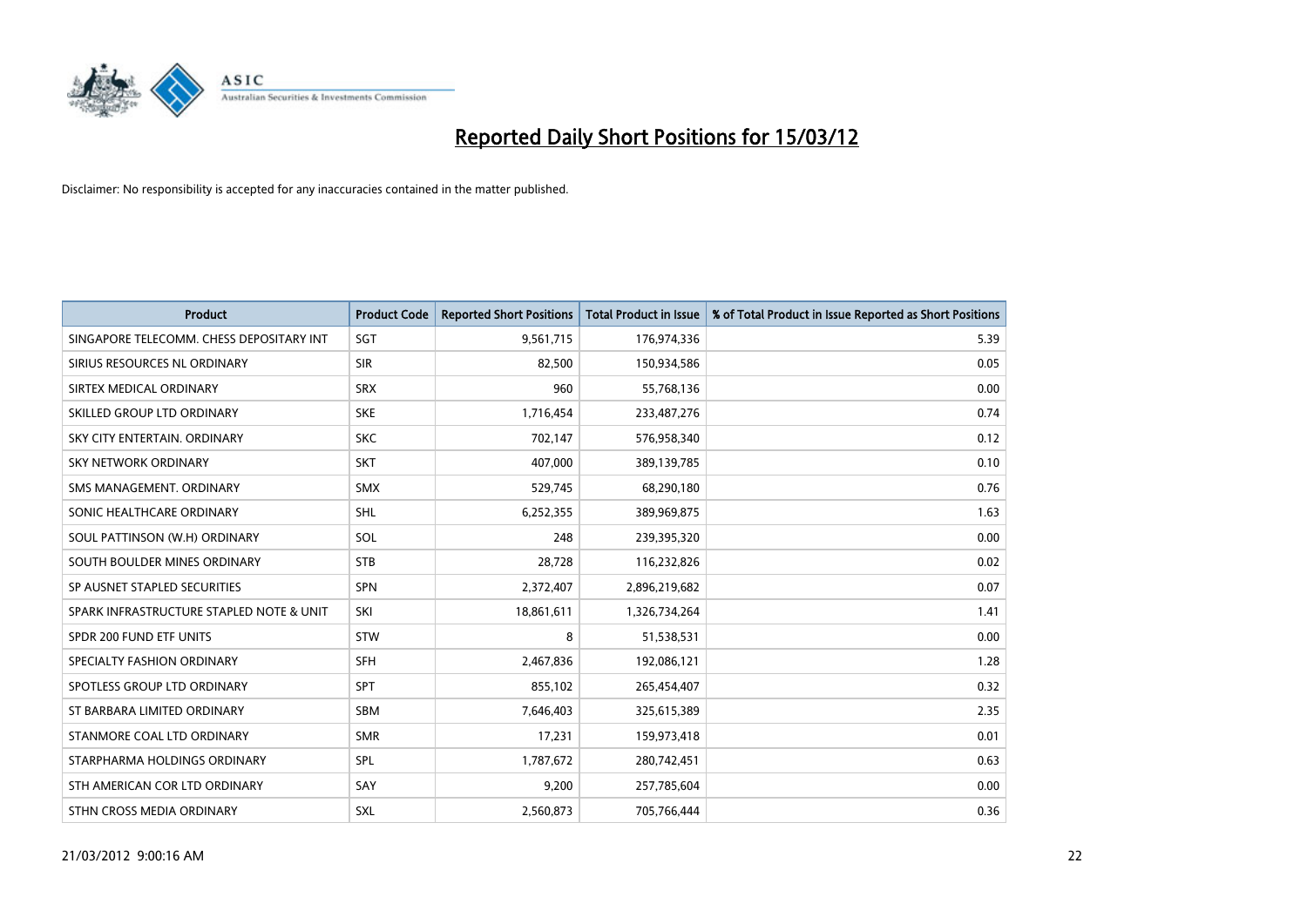

| <b>Product</b>                       | <b>Product Code</b> | <b>Reported Short Positions</b> | <b>Total Product in Issue</b> | % of Total Product in Issue Reported as Short Positions |
|--------------------------------------|---------------------|---------------------------------|-------------------------------|---------------------------------------------------------|
| STOCKLAND UNITS/ORD STAPLED          | SGP                 | 23,793,903                      | 2,292,274,284                 | 1.04                                                    |
| STRAITS RES LTD. ORDINARY            | <b>SRQ</b>          | 3,130,886                       | 373,496,141                   | 0.84                                                    |
| STW COMMUNICATIONS ORDINARY          | SGN                 | 1,793,776                       | 362,798,351                   | 0.49                                                    |
| SUNCORP GROUP LTD ORDINARY           | <b>SUN</b>          | 14,370,004                      | 1,286,600,980                 | 1.10                                                    |
| SUNDANCE ENERGY ORDINARY             | <b>SEA</b>          | 759,817                         | 277,098,474                   | 0.28                                                    |
| SUNDANCE RESOURCES ORDINARY          | SDL                 | 8,073,872                       | 2,933,234,505                 | 0.27                                                    |
| SUNLAND GROUP LTD ORDINARY           | <b>SDG</b>          | 26,203                          | 201,578,526                   | 0.01                                                    |
| SUPER RET REP LTD ORDINARY           | SUL                 | 1,324,188                       | 195,004,593                   | 0.67                                                    |
| SWICK MINING ORDINARY                | <b>SWK</b>          | 1,548                           | 237,024,970                   | 0.00                                                    |
| SYD AIRPORT STAPLED US PROHIBIT.     | <b>SYD</b>          | 5,427,914                       | 1,861,210,782                 | 0.28                                                    |
| SYMEX HOLDINGS ORDINARY              | <b>SYM</b>          | 6,633                           | 191,593,493                   | 0.00                                                    |
| <b>TABCORP HOLDINGS LTD ORDINARY</b> | <b>TAH</b>          | 10,145,105                      | 712,805,880                   | 1.42                                                    |
| <b>TALENT2 INTERNATION ORDINARY</b>  | <b>TWO</b>          | 7                               | 147,403,701                   | 0.00                                                    |
| TANAMI GOLD NL ORDINARY              | <b>TAM</b>          | 59,200                          | 261,132,677                   | 0.02                                                    |
| TAP OIL LIMITED ORDINARY             | <b>TAP</b>          | 2,795,750                       | 241,295,311                   | 1.15                                                    |
| TASSAL GROUP LIMITED ORDINARY        | <b>TGR</b>          | 74,958                          | 146,304,404                   | 0.04                                                    |
| TATTS GROUP LTD ORDINARY             | <b>TTS</b>          | 13,900,450                      | 1,340,770,798                 | 1.04                                                    |
| TELECOM CORPORATION ORDINARY         | <b>TEL</b>          | 7,789,230                       | 1,925,427,596                 | 0.40                                                    |
| TELSTRA CORPORATION, ORDINARY        | <b>TLS</b>          | 36,998,276                      | 12,443,074,357                | 0.29                                                    |
| TEN NETWORK HOLDINGS ORDINARY        | <b>TEN</b>          | 62,707,911                      | 1,045,236,720                 | 5.98                                                    |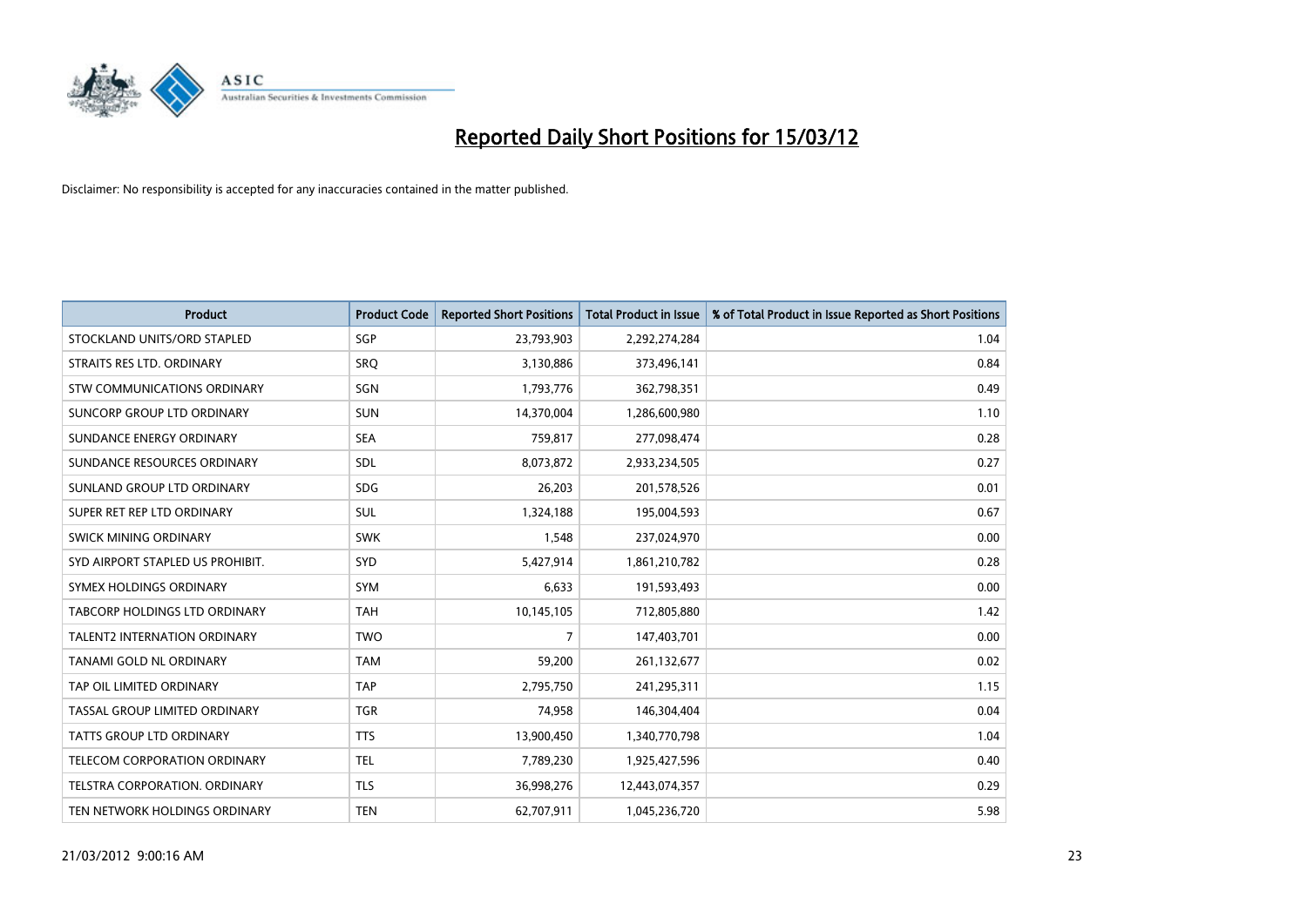

| <b>Product</b>                       | <b>Product Code</b> | <b>Reported Short Positions</b> | <b>Total Product in Issue</b> | % of Total Product in Issue Reported as Short Positions |
|--------------------------------------|---------------------|---------------------------------|-------------------------------|---------------------------------------------------------|
| TERANGA GOLD CORP CDI 1:1            | <b>TGZ</b>          | 134,317                         | 155,865,666                   | 0.07                                                    |
| TFS CORPORATION LTD ORDINARY         | <b>TFC</b>          | 94,226                          | 279,621,829                   | 0.03                                                    |
| THAKRAL HOLDINGS GRP ORDINARY/UNIT   | <b>THG</b>          | $\overline{2}$                  | 585,365,014                   | 0.00                                                    |
| THE REJECT SHOP ORDINARY             | <b>TRS</b>          | 1,482,454                       | 26,071,170                    | 5.67                                                    |
| THINKSMART LIMITED ORDINARY          | <b>TSM</b>          | 103,700                         | 138,432,658                   | 0.07                                                    |
| THOR MINING PLC CHESS DEPOSITARY 1:1 | <b>THR</b>          | 2,307                           | 222,489,120                   | 0.00                                                    |
| THORN GROUP LIMITED ORDINARY         | <b>TGA</b>          | 230,545                         | 146,374,703                   | 0.15                                                    |
| TIGER RESOURCES ORDINARY             | TGS                 | 2,862,148                       | 671,948,102                   | 0.40                                                    |
| <b>TISHMAN SPEYER UNITS</b>          | <b>TSO</b>          | 738                             | 338,440,904                   | 0.00                                                    |
| TNG LIMITED ORDINARY                 | <b>TNG</b>          | 4,321                           | 344,611,705                   | 0.00                                                    |
| TOLL HOLDINGS LTD ORDINARY           | <b>TOL</b>          | 26,862,938                      | 717,133,875                   | 3.73                                                    |
| TORO ENERGY LIMITED ORDINARY         | <b>TOE</b>          | 307,016                         | 975,436,676                   | 0.03                                                    |
| TOWER LIMITED ORDINARY               | <b>TWR</b>          | 689,519                         | 266,371,322                   | 0.26                                                    |
| <b>TOX FREE SOLUTIONS ORDINARY</b>   | <b>TOX</b>          | 39,131                          | 114,563,108                   | 0.04                                                    |
| TPG TELECOM LIMITED ORDINARY         | <b>TPM</b>          | 2,061,823                       | 793,808,141                   | 0.23                                                    |
| TRADE ME GROUP ORDINARY              | <b>TME</b>          | 555                             | 395,745,510                   | 0.00                                                    |
| TRANSFIELD SERVICES ORDINARY         | <b>TSE</b>          | 3,672,468                       | 542,977,583                   | 0.68                                                    |
| TRANSPACIFIC INDUST. ORDINARY        | <b>TPI</b>          | 5,796,625                       | 1,578,209,025                 | 0.36                                                    |
| TRANSURBAN GROUP TRIPLE STAPLED SEC. | TCL                 | 6,488,481                       | 1,458,321,112                 | 0.42                                                    |
| TREASURY WINE ESTATE ORDINARY        | <b>TWE</b>          | 16,078,322                      | 647,227,144                   | 2.47                                                    |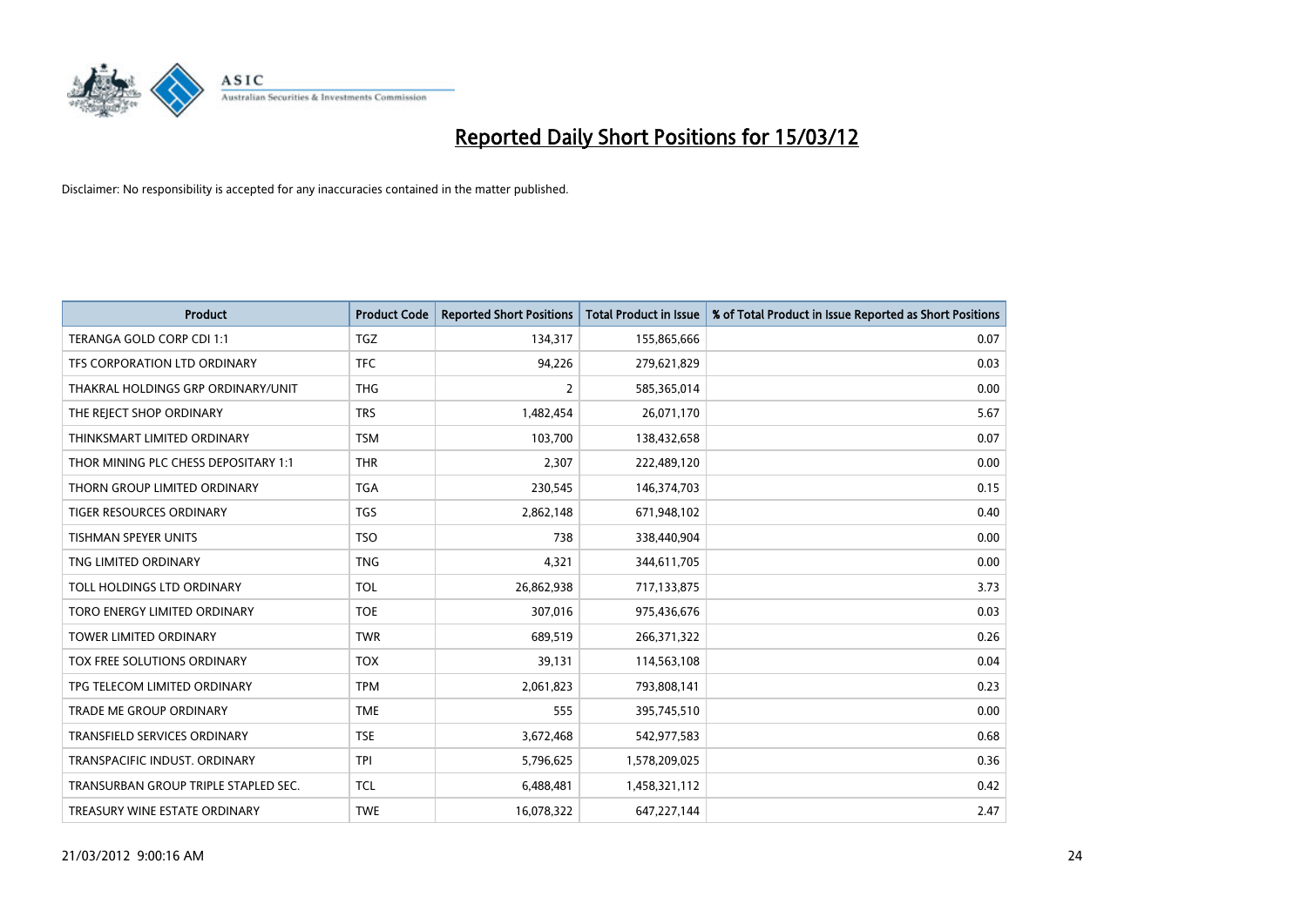

| <b>Product</b>                         | <b>Product Code</b> | <b>Reported Short Positions</b> | <b>Total Product in Issue</b> | % of Total Product in Issue Reported as Short Positions |
|----------------------------------------|---------------------|---------------------------------|-------------------------------|---------------------------------------------------------|
| TRINITY GROUP STAPLED SECURITIES       | <b>TCQ</b>          | 3,419                           | 193,235,631                   | 0.00                                                    |
| TROY RESOURCES LTD ORDINARY            | <b>TRY</b>          | 449,762                         | 88,879,149                    | 0.50                                                    |
| UGL LIMITED ORDINARY                   | UGL                 | 4,497,691                       | 166,315,038                   | 2.71                                                    |
| UNILIFE CORPORATION CDI 6:1            | <b>UNS</b>          | 37,981                          | 266,559,954                   | 0.00                                                    |
| <b>VDM GROUP LIMITED ORDINARY</b>      | <b>VMG</b>          | 11,116                          | 933,728,267                   | 0.00                                                    |
| <b>VENTURE MINERALS ORDINARY</b>       | <b>VMS</b>          | 252,300                         | 232,468,592                   | 0.10                                                    |
| <b>VIEW RESOURCES LTD ORDINARY</b>     | <b>VRE</b>          | 1,760                           | 881,953,670                   | 0.00                                                    |
| VIRGIN AUS HLDG LTD ORDINARY           | VAH                 | 3,603,597                       | 2,210,197,600                 | 0.16                                                    |
| <b>VITA GROUP LTD ORDINARY</b>         | <b>VTG</b>          | 75.190                          | 142,499,800                   | 0.05                                                    |
| VITERRA INC CDI 1:1                    | <b>VTA</b>          | 3,838                           | 68,629,939                    | 0.01                                                    |
| WAH NAM INT HLDG LTD ORDINARY          | <b>WNI</b>          | 348,000                         | 5,914,379,403                 | 0.01                                                    |
| <b>WATPAC LIMITED ORDINARY</b>         | <b>WTP</b>          | 17,004                          | 184,332,526                   | 0.00                                                    |
| <b>WDS LIMITED ORDINARY</b>            | <b>WDS</b>          | 1,350                           | 144,740,614                   | 0.00                                                    |
| WEBIET LIMITED ORDINARY                | <b>WEB</b>          | 53,106                          | 72,584,641                    | 0.07                                                    |
| WESFARMERS LIMITED ORDINARY            | <b>WES</b>          | 24,060,658                      | 1,006,485,848                 | 2.38                                                    |
| WESFARMERS LIMITED PARTIALLY PROTECTED | <b>WESN</b>         | 2,126,627                       | 150,586,314                   | 1.42                                                    |
| WESTERN AREAS NL ORDINARY              | <b>WSA</b>          | 7,076,368                       | 179,735,899                   | 3.92                                                    |
| WESTERN DESERT RES. ORDINARY           | <b>WDR</b>          | 948                             | 208,719,203                   | 0.00                                                    |
| WESTFIELD GROUP ORD/UNIT STAPLED SEC   | <b>WDC</b>          | 16,787,481                      | 2,308,988,539                 | 0.69                                                    |
| WESTFIELD RETAIL TST UNIT STAPLED      | <b>WRT</b>          | 44,910,735                      | 3,054,166,195                 | 1.49                                                    |